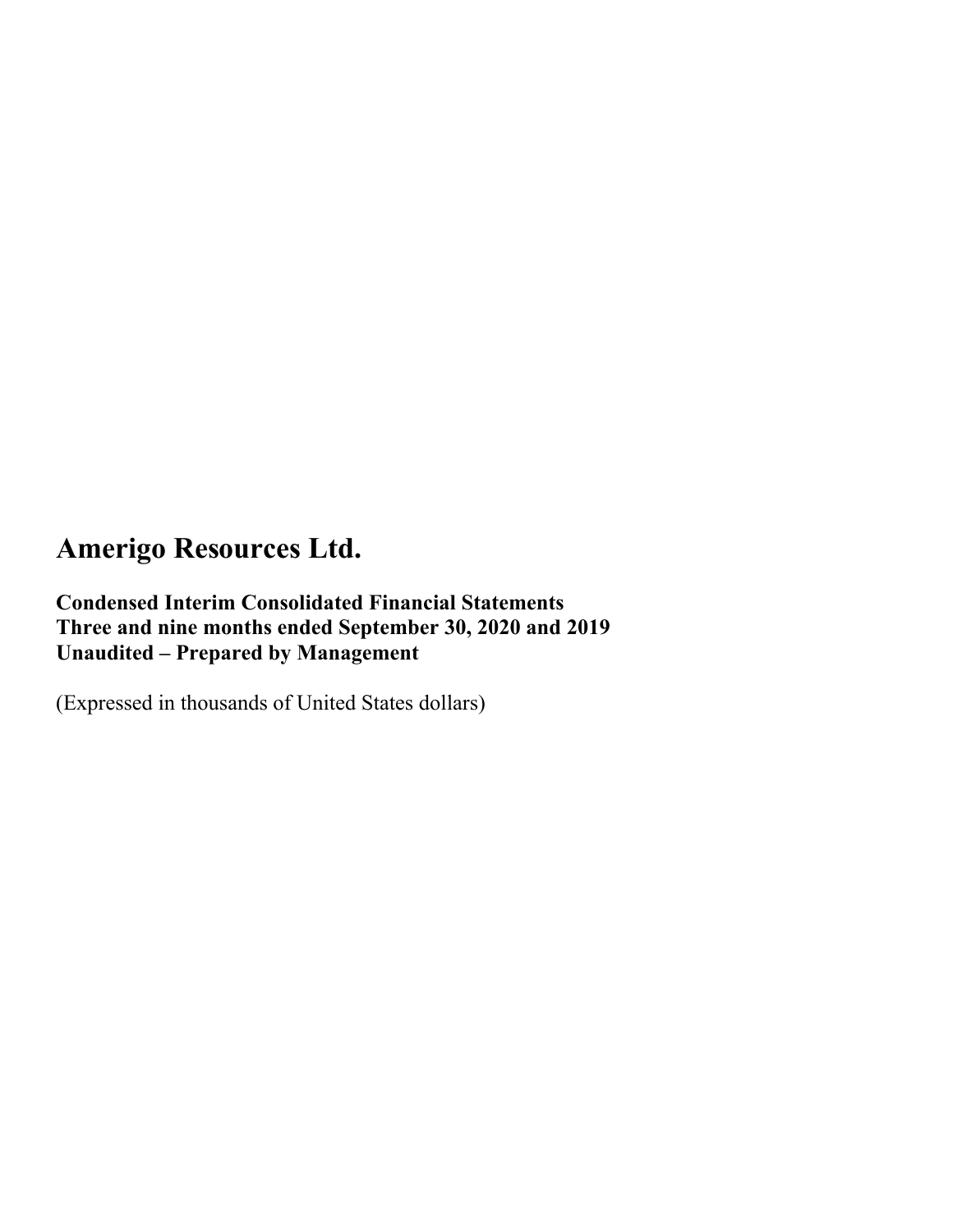### **Amerigo Resources Ltd. Condensed Interim Consolidated Statements of Financial Position - Unaudited**

(expressed in thousands of U.S. dollars)

|                                                                                    |              | September 30, | December 31,        |
|------------------------------------------------------------------------------------|--------------|---------------|---------------------|
|                                                                                    |              | 2020          | 2019                |
|                                                                                    | <b>Notes</b> | S             | S                   |
| <b>Assets</b>                                                                      |              |               |                     |
| <b>Current assets</b>                                                              |              |               |                     |
| Cash and cash equivalents                                                          | 14           | 10,471        | 7,164               |
| Trade and settlement receivables                                                   |              | 13,612        | 7,741               |
| Taxes receivable                                                                   |              | 167           | 1,491               |
| Prepaid expenses                                                                   |              | 670           | 969                 |
| Inventories                                                                        | 5            | 8,303         | 10,317              |
|                                                                                    |              | 33,223        | 27,682              |
| <b>Non-current assets</b>                                                          |              |               |                     |
| Property, plant and equipment                                                      | 6            | 187,262       | 198,582             |
| Intangible assets                                                                  |              | 3,854         | 4,022               |
| Investments                                                                        |              | 2,681         | 2,534               |
| Other non-current assets                                                           |              | 814           | 841                 |
| Deferred income tax asset                                                          |              | 8             |                     |
| <b>Total assets</b>                                                                |              | 227,842       | 233,662             |
| <b>Liabilities</b>                                                                 |              |               |                     |
| <b>Current liabilities</b>                                                         |              |               |                     |
| Trade and other payables                                                           |              | 21,544        | 19,837              |
| Current portion of borrowings                                                      | 7            | 14,215        | 10,108              |
| DET royalties                                                                      | 3            | 10,223        | 9,284               |
| Interest rate swap                                                                 | $\tau$       | 2,110         | 665                 |
|                                                                                    | 9,15         | 1,777         | 1,219               |
| Current portion of related party derivative liability<br>Current portion of leases | 8            | 1,522         | 1,631               |
| Current income tax liabilities                                                     |              |               |                     |
|                                                                                    |              | 6<br>51,397   | <u>55</u><br>42,799 |
| <b>Non-current liabilities</b>                                                     |              |               |                     |
| Borrowings                                                                         | 7            | 39,046        | 45,789              |
| Deferred income tax liability                                                      |              | 22,553        | 25,060              |
| Related party derivative liability                                                 | 9,15         | 8,832         | 10,962              |
| Leases                                                                             | 8            | 4,040         | 5,447               |
| Severance provisions                                                               |              | 1,033         | 973                 |
| <b>Total liabilities</b>                                                           |              | 126,901       | 131,030             |
|                                                                                    |              |               |                     |
| <b>Equity</b>                                                                      | 10           |               |                     |
| Share capital                                                                      |              | 80,461        | 80,300              |
| Other reserves                                                                     |              | 10,205        | 10,179              |
| Accumulated other comprehensive loss                                               |              | (862)         | (1,227)             |
| Retained earnings                                                                  |              | 11,137        | 13,380              |
| Total equity                                                                       |              | 100,941       | 102,632             |
| <b>Total equity and liabilities</b>                                                |              | 227,842       | 233,662             |
| <b>Commitments</b>                                                                 | 16           |               |                     |
| <b>Subsequent Events</b>                                                           | 17           |               |                     |
|                                                                                    |              |               |                     |

The accompanying notes are an integral part of these condensed interim consolidated financial statements.

#### **Approved by the Board of Directors**

"Robert Gayton" "George Ireland" Director Director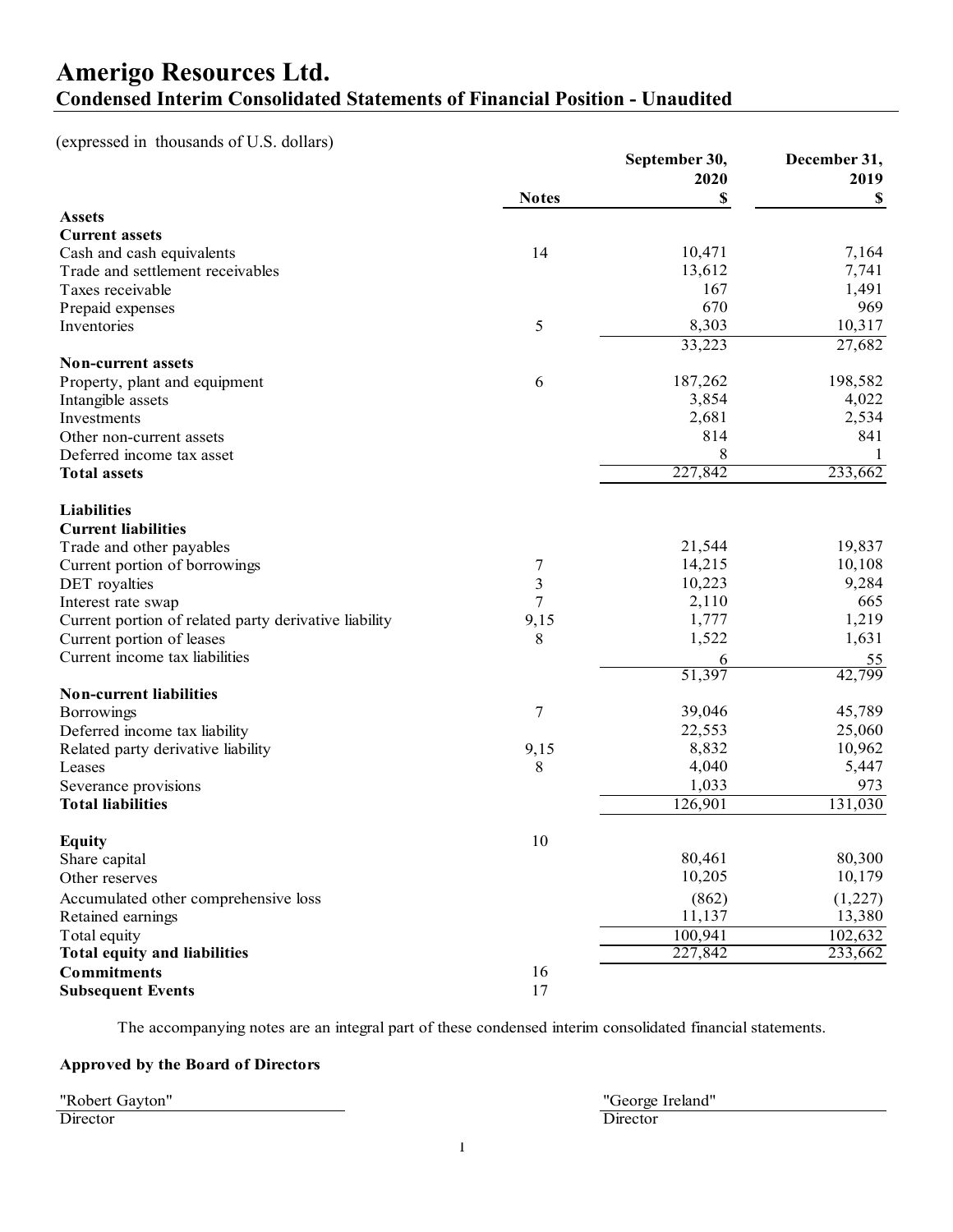**Condensed Interim Consolidated Statements of Income (Loss) and Comprehensive Income (Loss) - Unaudited** 

#### (expressed in thousands of U.S. dollars)

|                                                               |              | Three months ended September 30, |             |             | Nine months ended September 30, |
|---------------------------------------------------------------|--------------|----------------------------------|-------------|-------------|---------------------------------|
|                                                               | <b>Notes</b> | 2020                             | 2019        | 2020        | 2019                            |
|                                                               |              | \$                               | \$          | \$          | \$                              |
| <b>Revenue</b>                                                | 12           | 37,555                           | 33,900      | 79,239      | 84,328                          |
| Tolling and production costs                                  | 13(a)        | (28, 572)                        | (32,891)    | (79, 582)   | (87, 449)                       |
| Gross profit (loss)                                           |              | 8,983                            | 1,009       | (343)       | (3, 121)                        |
| Other (expenses) gains                                        |              |                                  |             |             |                                 |
| General and administration                                    | 13(b)        | (604)                            | (826)       | (1,739)     | (3,121)                         |
| Derivative to related parties including changes in fair value | 13(c)        | (303)                            | (55)        | 1,339       | (717)                           |
| Other (losses) gains                                          | 13(d)        | (15)                             | 761         | 598         | 801                             |
|                                                               |              | (922)                            | (120)       | 198         | (3,037)                         |
| <b>Operating profit (loss)</b>                                |              | 8,061                            | 889         | (145)       | (6, 158)                        |
| Finance expense                                               | 13(e)        | (784)                            | (3,596)     | (4,521)     | (6,894)                         |
|                                                               |              | (784)                            | (3,596)     | (4, 521)    | (6,894)                         |
| Income (loss) before income tax                               |              | 7,277                            | (2,707)     | (4,666)     | (13,052)                        |
| Income tax (expense) recovery                                 |              | (1,889)                          | 624         | 2,423       | 3,006                           |
| Net income (loss)                                             |              | 5,388                            | (2,083)     | (2,243)     | (10,046)                        |
| Other comprehensive income                                    |              |                                  |             |             |                                 |
| Items that may be reclassified subsequently to net loss:      |              |                                  |             |             |                                 |
| Unrealized gains on investments, net of tax                   |              | 563                              | 223         | 223         | 1,091                           |
| Realized gains (losses) on investments, net of tax            |              |                                  | 6           | (1)         | 6                               |
| Cumulative translation adjustment                             |              | (204)                            | 36          | 86          | (203)                           |
| Actuarial gains (losses) on severance provision               |              | 85                               | (22)        | 57          | (9)                             |
| Other comprehensive income                                    |              | 444                              | 243         | 365         | 885                             |
| Comprehensive income (loss)                                   |              | 5,832                            | (1, 840)    | (1, 878)    | (9,161)                         |
| Weighted average number of shares outstanding, basic          |              | 180,769,351                      | 180,169,351 | 180,756,212 | 178,732,586                     |
| Weighted average number of shares outstanding, diluted        |              | 182,329,728                      | 180,169,351 | 180,997,212 | 178,732,586                     |
| Earnings (loss) per share                                     |              |                                  |             |             |                                 |
| Basic                                                         |              | 0.03                             | (0.01)      | (0.01)      | (0.06)                          |
| Diluted                                                       |              | 0.03                             | (0.01)      | (0.01)      | (0.06)                          |

The accompanying notes are an integral part of these condensed interim consolidated financial statements.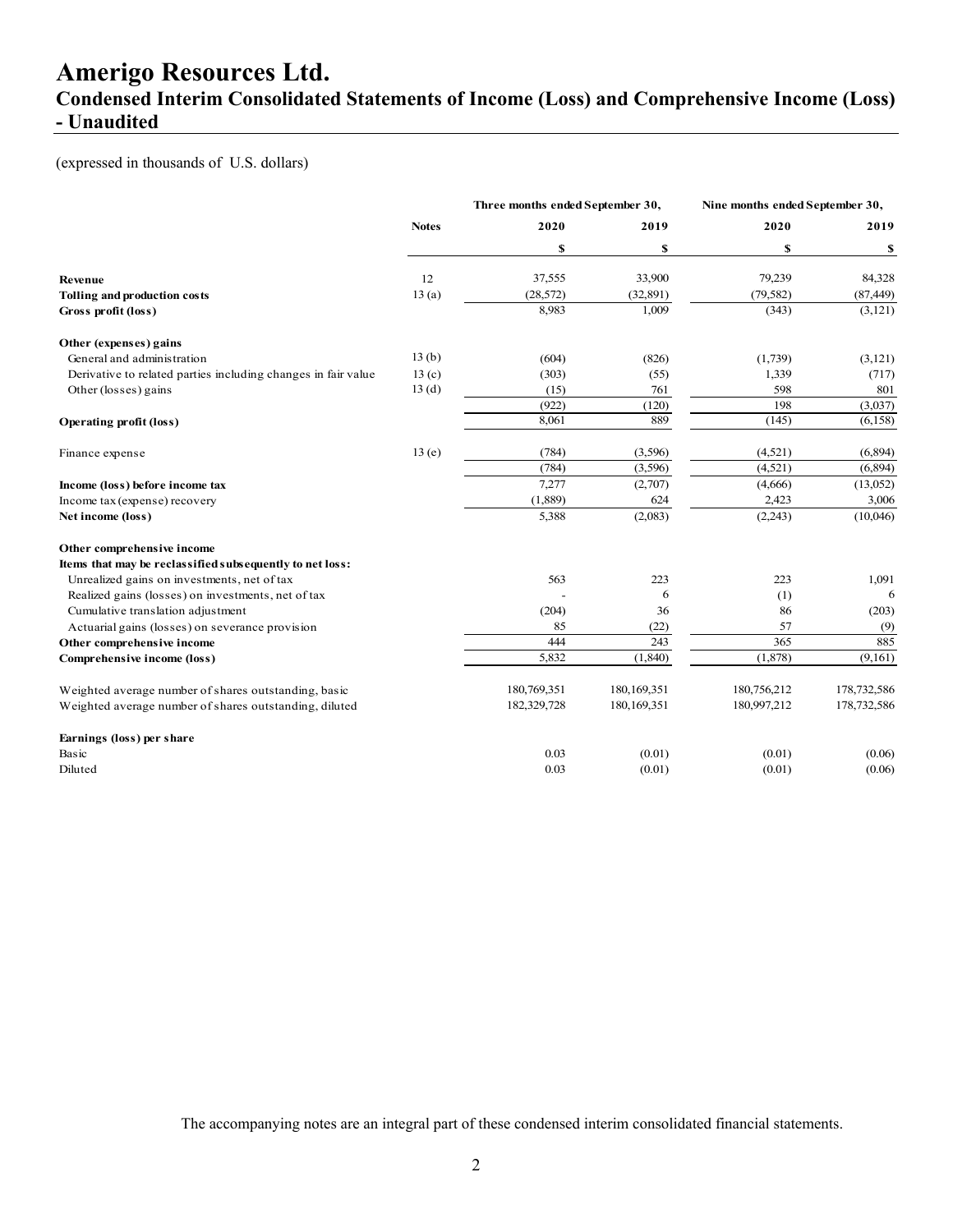### **Amerigo Resources Ltd. Condensed Interim Consolidated Statements of Cash Flows - Unaudited**

#### (expressed in thousands of U.S. dollars)

|                                                      | Three months ended September 30, |          | Nine months ended September 30, |           |  |
|------------------------------------------------------|----------------------------------|----------|---------------------------------|-----------|--|
|                                                      | 2020                             | 2019     | 2020                            | 2019      |  |
|                                                      | \$                               | \$       | \$                              | \$        |  |
| Cash flows from operating activities                 |                                  |          |                                 |           |  |
| Net income (loss)                                    | 5,388                            | (2,083)  | (2,243)                         | (10,046)  |  |
| Adjustment for items not affecting cash:             |                                  |          |                                 |           |  |
| Depreciation and amortization                        | 4,271                            | 4,372    | 13,345                          | 13,134    |  |
| Deferred income tax expense (recovery)               | 1,886                            | (633)    | (2,513)                         | (3,058)   |  |
| Other                                                | 151                              | (69)     | 144                             | 71        |  |
| Changes in fair value of derivative                  | 43                               | (224)    | (2,076)                         | 10        |  |
| Share-based payments                                 | 32                               | 276      | 71                              | 1,344     |  |
| Unrealized foreign exchange gain                     | (213)                            | (513)    | (592)                           | (874)     |  |
| Finance (gain) expense                               | (820)                            | 1,890    | 952                             | 2,851     |  |
| Impairment charges                                   |                                  |          | 2,303                           |           |  |
|                                                      | 10,738                           | 3,016    | 9,391                           | 3,432     |  |
| Changes in non-cash working capital                  |                                  |          |                                 |           |  |
| Trade, other receivables and taxes receivable        | (428)                            | (9, 548) | 2,976                           | (1, 415)  |  |
| Inventories                                          | 143                              | 3,364    | (298)                           | (113)     |  |
| Trade and other payables                             | 1,250                            | 3,760    | 2,129                           | 2,764     |  |
| DET royalties                                        | 3,681                            | 715      | 940                             | (1, 858)  |  |
| Net cash fom operating activities                    | 15,384                           | 1,307    | 15,138                          | 2,810     |  |
| Cash flows used in investing activities              |                                  |          |                                 |           |  |
| Purchase of plant and equipment                      | (540)                            | (3,922)  | (1, 818)                        | (9,641)   |  |
| Proceeds from the sale of investments                |                                  | 47       | 75                              | 47        |  |
| Net cash used in investing activities                | (540)                            | (3,875)  | (1,743)                         | (9, 594)  |  |
| Cash flows used in from financing activities         |                                  |          |                                 |           |  |
| Repayment of borrowings                              | (4,685)                          | (2,683)  | (9,371)                         | (11,250)  |  |
| Proceeds from borrowings, net of transaction costs   |                                  | (1, 143) |                                 | (1,143)   |  |
| Lease repayments                                     | (345)                            | (295)    | (957)                           | (1,021)   |  |
| Issuance of shares                                   |                                  |          | 116                             | 465       |  |
| Net cash used in financing activities                | (5,030)                          | (4, 121) | (10,212)                        | (12,949)  |  |
| Net increase (decrease) in cash and cash equivalents | 9,814                            | (6,689)  | 3,183                           | (19, 733) |  |
| Effect of exchange rate changes on cash              | 168                              | (109)    | 124                             | 12        |  |
| Cash and cash equivalents - Beginning of period      | 489                              | 8,415    | 7,164                           | 21,338    |  |
| Cash and cash equivalents - End of period            | 10,471                           | 1,617    | 10,471                          | 1,617     |  |
|                                                      |                                  |          |                                 |           |  |

**Supplementary cash flow information (Note 14)**

The accompanying notes are an integral part of these condensed interim consolidated financial statements.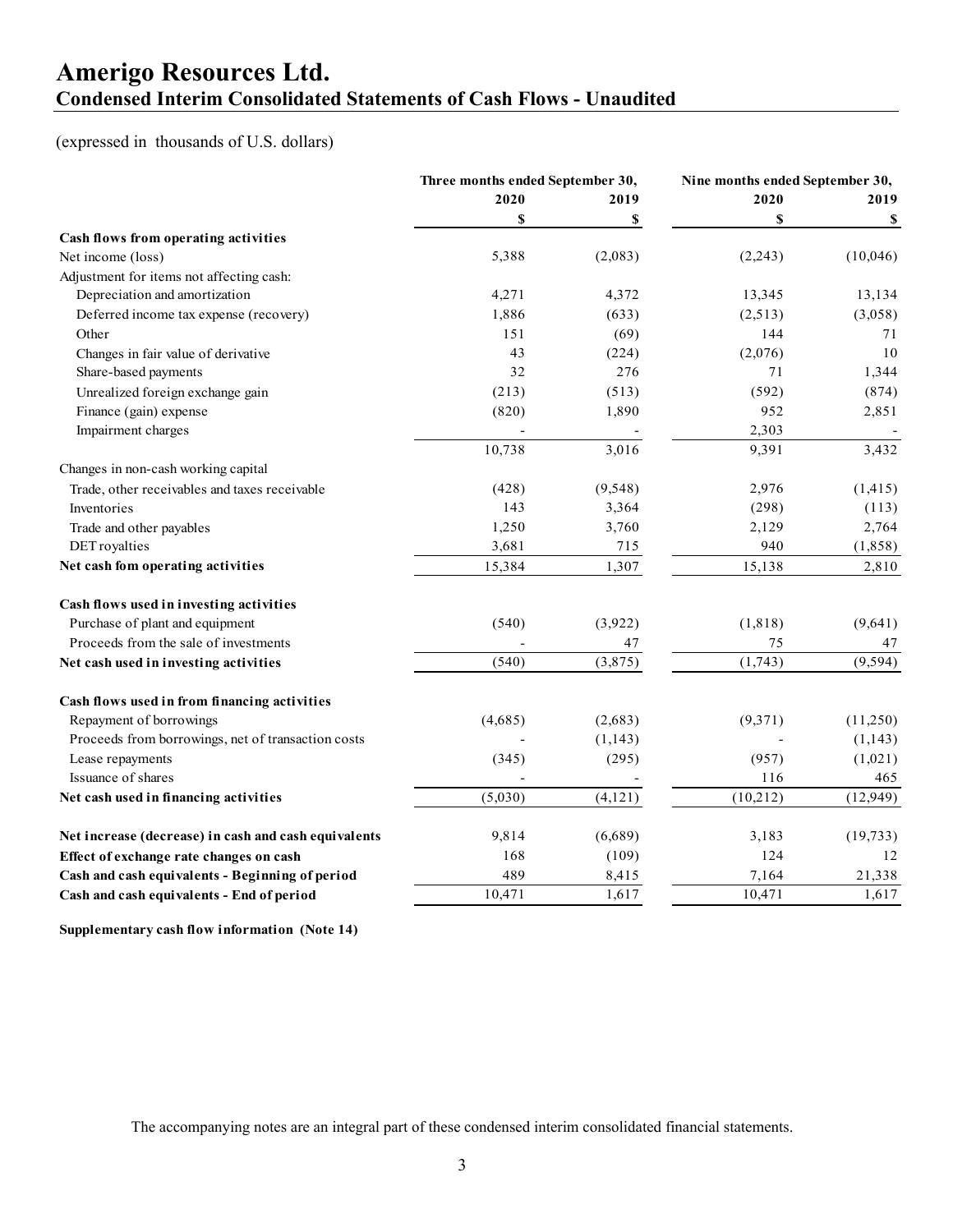### **Amerigo Resources Ltd. Condensed Interim Consolidated Statements of Changes in Equity - Unaudited**

(expressed in thousands of U.S. dollars)

|                                         | Share capital       |               |                   |                                               |                             |                     |
|-----------------------------------------|---------------------|---------------|-------------------|-----------------------------------------------|-----------------------------|---------------------|
|                                         | Number of<br>shares | <b>Amount</b> | Other<br>reserves | Accumulated<br>other<br>comprehensive<br>loss | <b>Retained</b><br>earnings | <b>Total equity</b> |
|                                         |                     | \$            | \$                | \$                                            | \$                          | \$                  |
| Balance - January 1, 2019               | 177,280,740         | 79,296        | 9,202             | (2,081)                                       | 22,793                      | 109,210             |
| Share-based payments                    |                     |               | 1,344             |                                               |                             | 1,344               |
| Expenses settled with shares            | 82,770              | 62            |                   |                                               |                             | 62                  |
| Exercise of share purchase options      | 2,805,841           | 942           | (479)             |                                               |                             | 463                 |
| Cumulative translation adjustment       |                     |               |                   | (203)                                         |                             | (203)               |
| Unrealized gains on investments         |                     |               |                   | 1,091                                         |                             | 1,091               |
| Realized gains on investments           |                     |               |                   | 6                                             |                             | 6                   |
| Actuarial losses on severance provision |                     |               |                   | (9)                                           |                             | (9)                 |
| Net loss                                |                     |               |                   |                                               | (10,046)                    | (10,046)            |
| Balance - September 30, 2019            | 180,169,351         | 80,300        | 10,067            | (1, 196)                                      | 12,747                      | 101,918             |
| Share-based payments                    |                     |               | 112               |                                               |                             | 112                 |
| Cumulative translation adjustment       |                     |               |                   | (112)                                         |                             | (112)               |
| Unrealized gains on investments         |                     |               |                   | 102                                           |                             | 102                 |
| Realized gains on investments           |                     |               |                   | 13                                            |                             | 13                  |
| Actuarial losses on severance provision |                     |               |                   | (34)                                          |                             | (34)                |
| Net income                              |                     |               |                   |                                               | 633                         | 633                 |
| Balance - December 31, 2019             | 180,169,351         | 80,300        | 10,179            | (1,227)                                       | 13,380                      | 102,632             |
| Balance - January 1, 2020               | 180,169,351         | 80,300        | 10,179            | (1,227)                                       | 13,380                      | 102,632             |
| Share-based payments                    |                     |               | 71                |                                               |                             | 71                  |
| Exercise of share purchase options      | 600,000             | 161           | (45)              |                                               |                             | 116                 |
| Cumulative translation adjustment       |                     |               |                   | 86                                            |                             | 86                  |
| Unrealized gains on investments         |                     |               |                   | 223                                           |                             | 223                 |
| Realized loss on investments            |                     |               |                   | (1)                                           |                             | (1)                 |
| Actuarial gains on severance provision  |                     |               |                   | 57                                            |                             | 57                  |
| Net loss                                |                     |               |                   |                                               | (2,243)                     | (2,243)             |
| Balance - September 30, 2020            | 180,769,351         | 80,461        | 10,205            | (862)                                         | 11,137                      | 100,941             |

The accompanying notes are an integral part of these condensed interim consolidated financial statements.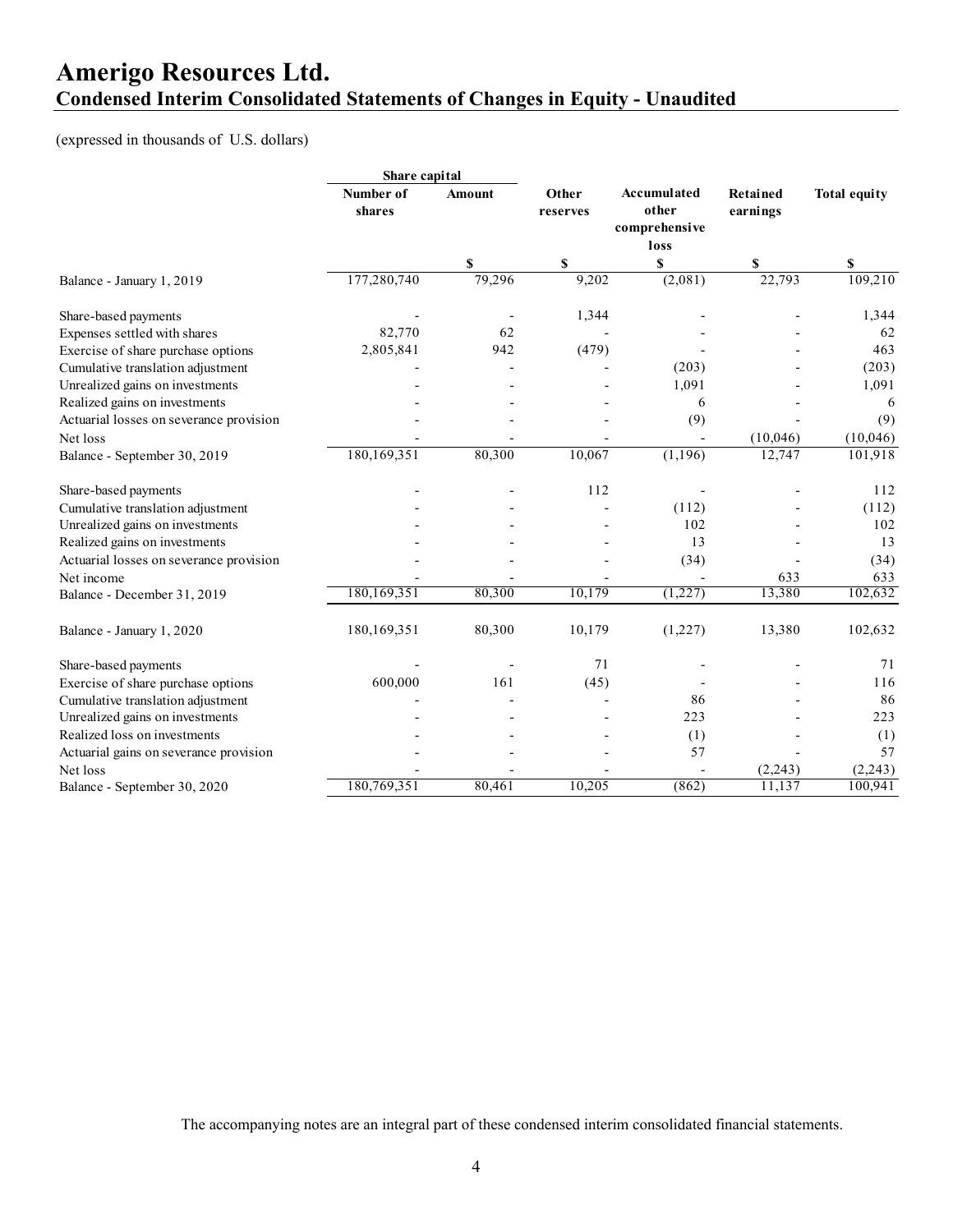Notes to the Condensed Interim Consolidated Financial Statements - Unaudited September 30, 2020

(tabular information expressed in thousands of U.S. dollars)

#### **1) REPORTING ENTITY AND LIQUIDITY RISK**

a) Reporting entity

Amerigo Resources Ltd. ("Amerigo") is a company domiciled in Canada. Its shares are listed for trading on the Toronto Stock Exchange and traded in the United States on the OTCQX.

Amerigo owns a 100% interest in Minera Valle Central S.A. ("MVC"), a producer of copper concentrates. MVC, located in Chile, has a long-term contract with the El Teniente Division ("DET") of Corporación Nacional del Cobre de Chile ("Codelco") to process fresh and historic tailings from El Teniente (Note 3). El Teniente, in production since 1905, is the world's largest underground copper mine.

These condensed interim consolidated financial statements ("interim financial statements") as at and for the three and nine months ended September 30, 2020 include the accounts of Amerigo and its subsidiaries (collectively the "Company").

b) Liquidity risk

Liquidity risk is the risk that the Company will not be able to meet its financial obligations as they fall due. The Company operates in a cyclical industry where levels of cash flow are closely correlated to the market prices for copper.

The Company's liquidity position in the first half of 2020 was adversely impacted by lower copper prices and by reduced production output as a result of a shortage of available water for processing purposes. As at June 30, 2020, the Company was in breach of certain debt covenants but obtained the appropriate waivers from its lenders.

In the third quarter of 2020, the supply of available water has increased significantly such that this is no longer a production constraint. In addition, average copper prices have increased significantly in the third quarter compared to the first half of the year. The Company has also reached an agreement to defer certain payments to DET (Note 3).

As at September 30, 2020, the Company had a working capital deficiency of \$18.2 million. In the nine months ended September 30, 2020 ("YTD-2020"), the Company generated \$9.4 million of operating cash flow before changes in non-cash working capital (YTD 2019: \$3.4 million), and \$15.1 million in operating cash flow (YTD 2019: \$2.8 million) and was able to meet its obligations as they became due. The Company expects that it will continue to be able to meet obligations for the next 12 months from operating cash flows, assuming copper prices in 2020 and 2021 average at least \$ 2.85 per pound ("/lb"), the Company's 2020 production and cost outlooks are met and production and cost results in 2021 remain consistent.

#### **2) BASIS OF PRESENTATION**

#### a) Statement of compliance

These interim financial statements have been prepared in accordance with International Financial Reporting Standards ("IFRS") as issued by the International Accounting Standards Board ("IASB") applicable to the preparation of interim financial statements, including IAS 34, Interim Financial Reporting.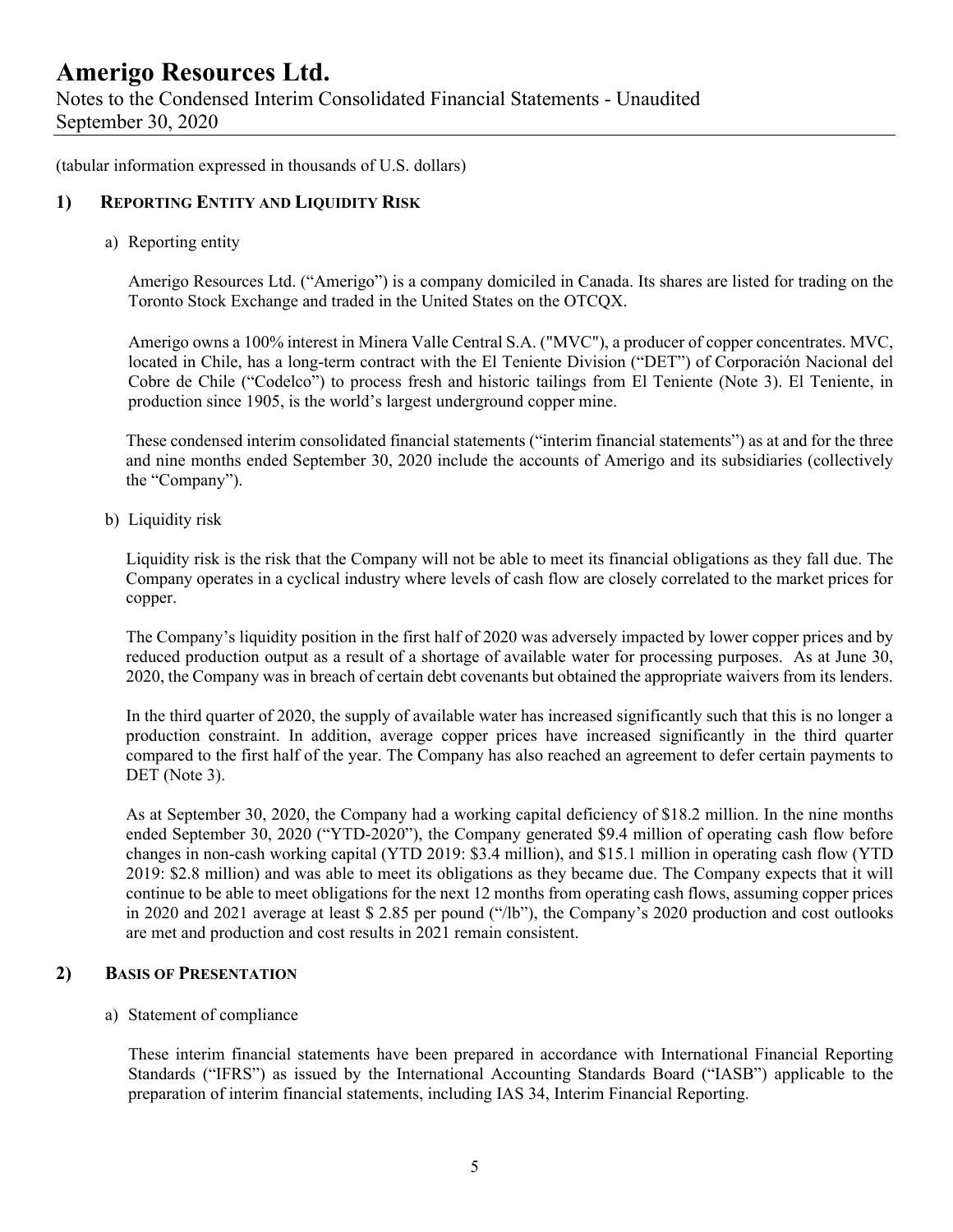### **Amerigo Resources Ltd.**  Notes to the Condensed Interim Consolidated Financial Statements - Unaudited September 30, 2020

(tabular information expressed in thousands of U.S. dollars)

These interim financial statements do not include all the information required for a complete set of IFRS statements and should be read in conjunction with Amerigo's audited consolidated financial statements as at and for the year ended December 31, 2019, which have been prepared in accordance with IFRS. However, selected notes are included to explain events and transactions that are significant to an understanding of the changes in Amerigo's financial position and performance since the last annual consolidated financial statements.

 These interim financial statements were authorised for issuance by Amerigo's board of directors on November 2, 2020.

b) Significant accounting policies

These interim financial statements follow the same accounting policies and methods of application as Amerigo's most recent annual financial statements.

The interim financial statements should be read in conjunction with Amerigo's most recent annual financial statements.

#### **3) AGREEMENTS WITH CODELCO'S EL TENIENTE DIVISION**

MVC has a contract with DET (the "DET Agreement") to process the fresh tailings from El Teniente and the tailings from the Cauquenes and Colihues historic tailings deposits. The DET Agreement has a term to the earlier of 2033 or deposit depletion for Cauquenes, the earlier of 2037 or deposit depletion for Colihues and 2037 for fresh tailings.

The DET Agreement establishes a series of royalties which are payable by MVC to DET, calculated using the average London Metal Exchange copper price for the month of concentrates production.

The DET Agreement currently operates as a tolling contract under which title to the copper concentrates produced by MVC remains with DET. MVC earns tolling revenue, calculated as the gross value of copper produced at applicable market prices net of notional items. Notional items include treatment and refining charges, DET copper royalties and transportation costs.

Notional royalties for copper concentrates produced from fresh tailings are determined through a sliding scale formula tied to copper prices ranging from \$1.95/lb (13.5%) to \$4.80/lb (28.4%).

Notional royalties for copper concentrates produced from Cauquenes are determined through a sliding scale for copper prices ranging from \$1.95/lb (16%) to \$5.50/lb (39%).

Notional royalties for copper concentrates produced from Colihues are determined through a sliding scale for copper prices ranging from \$0.80/lb (3%) to \$4.27lb (30%).

MVC pays a sliding scale global molybdenum royalty for molybdenum prices between \$6.00/lb (3%) and \$40.00/lb  $(19.7\%)$ .

The DET Agreement anticipates that in the event monthly average prices fall below \$1.95/lb in the case of fresh tailings and Cauquenes tailings and projections indicate the permanence of such prices over time, the parties will meet to review cost and notional royalty/royalty structures to maintain the DET Agreement's viability and the equilibrium of the benefits between the parties.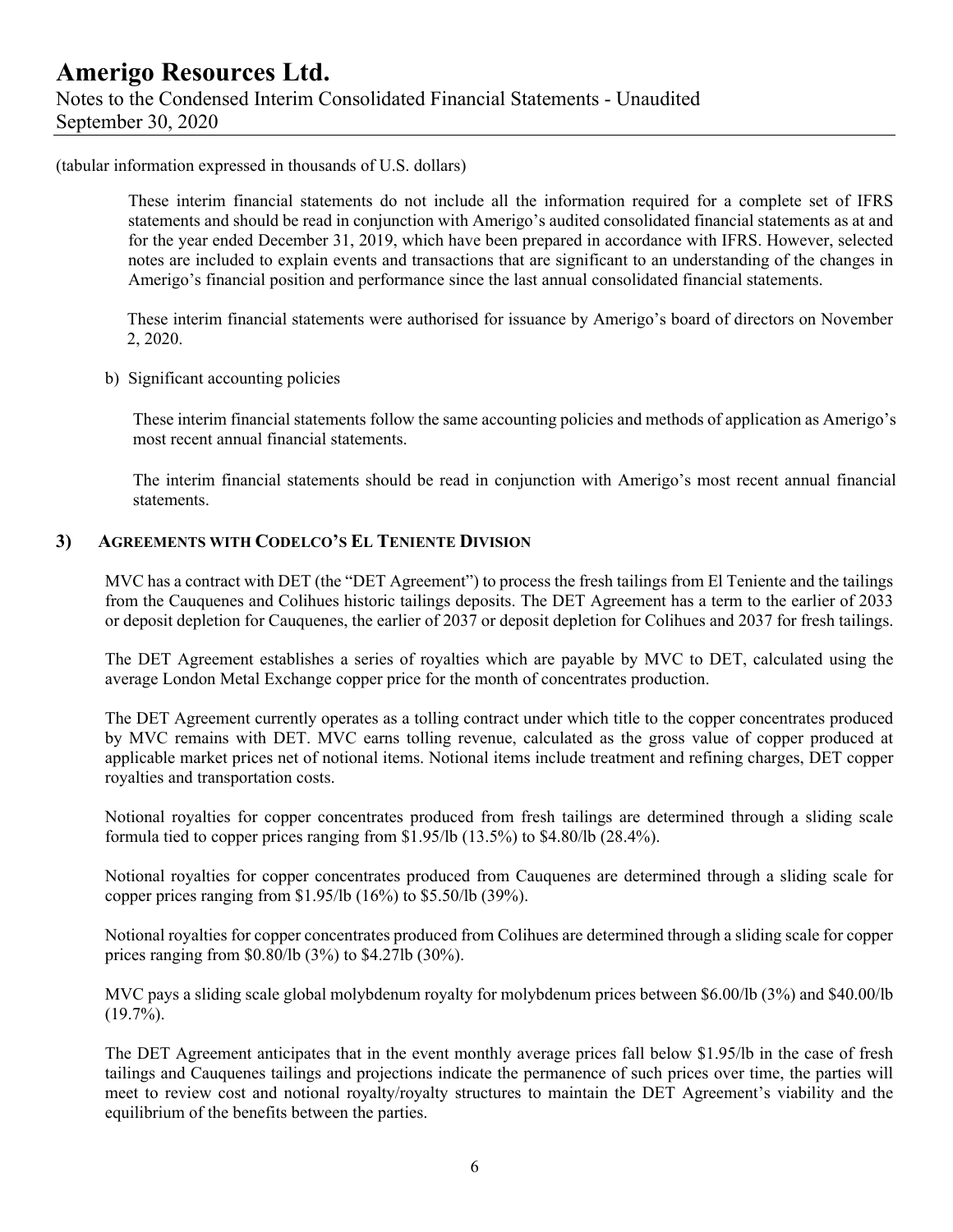(tabular information expressed in thousands of U.S. dollars)

The DET Agreement also contains three early exit options exercisable by DET within 2021 and every three years thereafter only in the event of changes unforeseen at the time the Agreement was entered into. Amerigo has currently judged the probabilities of DET exercising any of these early exit options as remote.

At September 30, 2020, the accrual for DET notional copper royalties and DET molybdenum royalties, was \$10.2 million (December 31, 2019: \$9.3 million).

In the quarter ended June 20, 2020 ("Q3-2020"), MVC reached an agreement with DET to defer payment of \$7.3 million in copper settlements (the "Deferred Payments"). The Deferred Payments, which were immediately due to DET, will commence to be paid on January 5, 2021 in 12 equal installments and will bear interest at a rate of Libor 12 months plus 3 %. At September 30, 2020, the current portion of Deferred Payments was \$4.8 million, with a long-term portion of \$2.4 million (Note 7).

#### **4) CRITICAL ACCOUNTING ESTIMATES AND JUDGEMENTS**

Estimates and judgements are continually evaluated and are based on historical experience and other factors, including expectations of future events that are believed to be reasonable under the circumstances.

In preparing these interim financial statements, the Company makes judgements, estimates and assumptions concerning the future which may vary from actual results. Sources of estimation uncertainty include estimates used to determine the recoverable amounts of long-lived assets, the provision for income taxes and related deferred tax liabilities and the valuation of other assets and liabilities including inventory.

The Company's critical accounting estimates and judgements applied in the preparation of these interim financial statements are consistent with those reported in our 2019 annual consolidated financial statements, except for those arising as a result of the COVID-19 pandemic which are discussed below.

#### **COVID-19 Estimation Uncertainty**

In March 2020, the World Health Organization declared a global pandemic related to COVID-19. The current and expected impacts from the pandemic on the global economy could be far reaching. To date, there has been significant volatility in stock markets, commodity and foreign exchange markets and the global movement of people and some goods has become restricted.

There is continued ongoing uncertainty surrounding COVID-19 and the extent and duration of the impact that it may have on the global economy and on global financial markets.

The Company's financial results were substantially impacted during Q1-2020 and Q2-2020 as a result of lower copper prices. Commodity market volatility resulting from COVID-19 may continue to impact the Company's financial results and liquidity for some time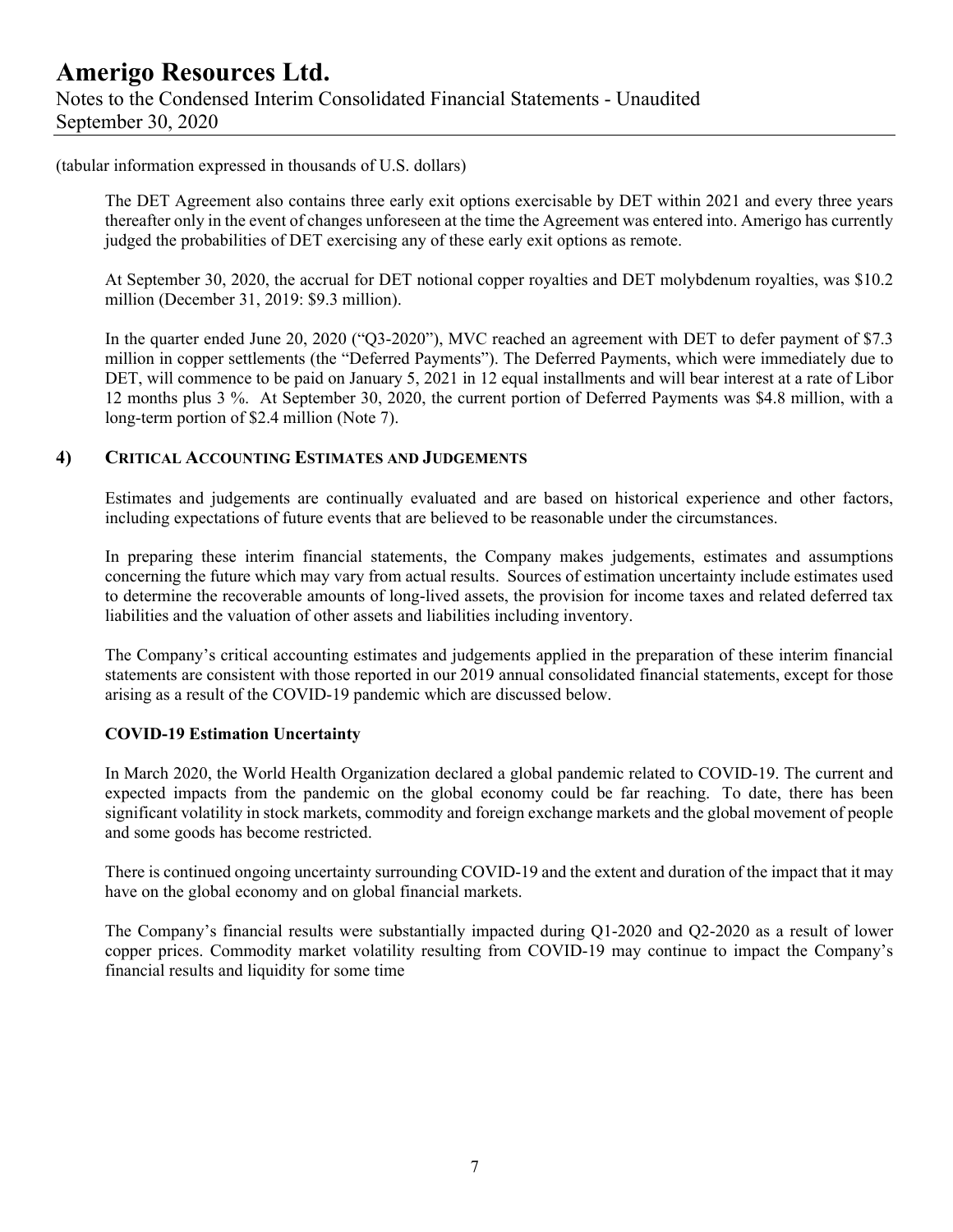Notes to the Condensed Interim Consolidated Financial Statements - Unaudited September 30, 2020

(tabular information expressed in thousands of U.S. dollars)

#### **5) INVENTORIES**

|                                | September 30, | December 31, |  |
|--------------------------------|---------------|--------------|--|
|                                | 2020          | 2019         |  |
|                                | \$            |              |  |
| Plant supplies and consumables | 3,968         | 3,855        |  |
| Work in progress               | 3,975         | 5,717        |  |
| Molybdenum concentrates        | 360           | 745          |  |
|                                | 8,303         | 10,317       |  |

During the YTD-2020, the Company recorded a charge of \$2.3 million in tolling and production costs as a result of net realizable value ("NRV") adjustments in the months in which NRV was lower than cost.

At September 30, 2020 and December 31, 2019, work-in-progress on the production of copper concentrates under a tolling agreement and molybdenum concentrates were valued at cost.

#### **6) PROPERTY, PLANT AND EQUIPMENT**

|                                      | <b>Plant</b> and<br>infrastructure | <b>Machinery</b> and<br><b>Equipment and</b><br>other assets | <b>Total</b> |
|--------------------------------------|------------------------------------|--------------------------------------------------------------|--------------|
|                                      | \$                                 | \$                                                           | \$           |
| Nine months ended September 30, 2020 |                                    |                                                              |              |
| Opening net book amount              | 162,534                            | 36,048                                                       | 198,582      |
| Exchange differences                 |                                    | (6)                                                          | (6)          |
| Additions                            | 1,581                              | 281                                                          | 1,862        |
| Depreciation charge                  | (6,422)                            | (6,754)                                                      | (13, 176)    |
| <b>Closing net book amount</b>       | 157,693                            | 29,569                                                       | 187,262      |
| At September 30, 2020                |                                    |                                                              |              |
| Cost                                 | 285,854                            | 89,133                                                       | 374,987      |
| Accumulated depreciation             | (128, 161)                         | (59, 564)                                                    | (187, 725)   |
| Net book amount                      | 157,693                            | 29,569                                                       | 187,262      |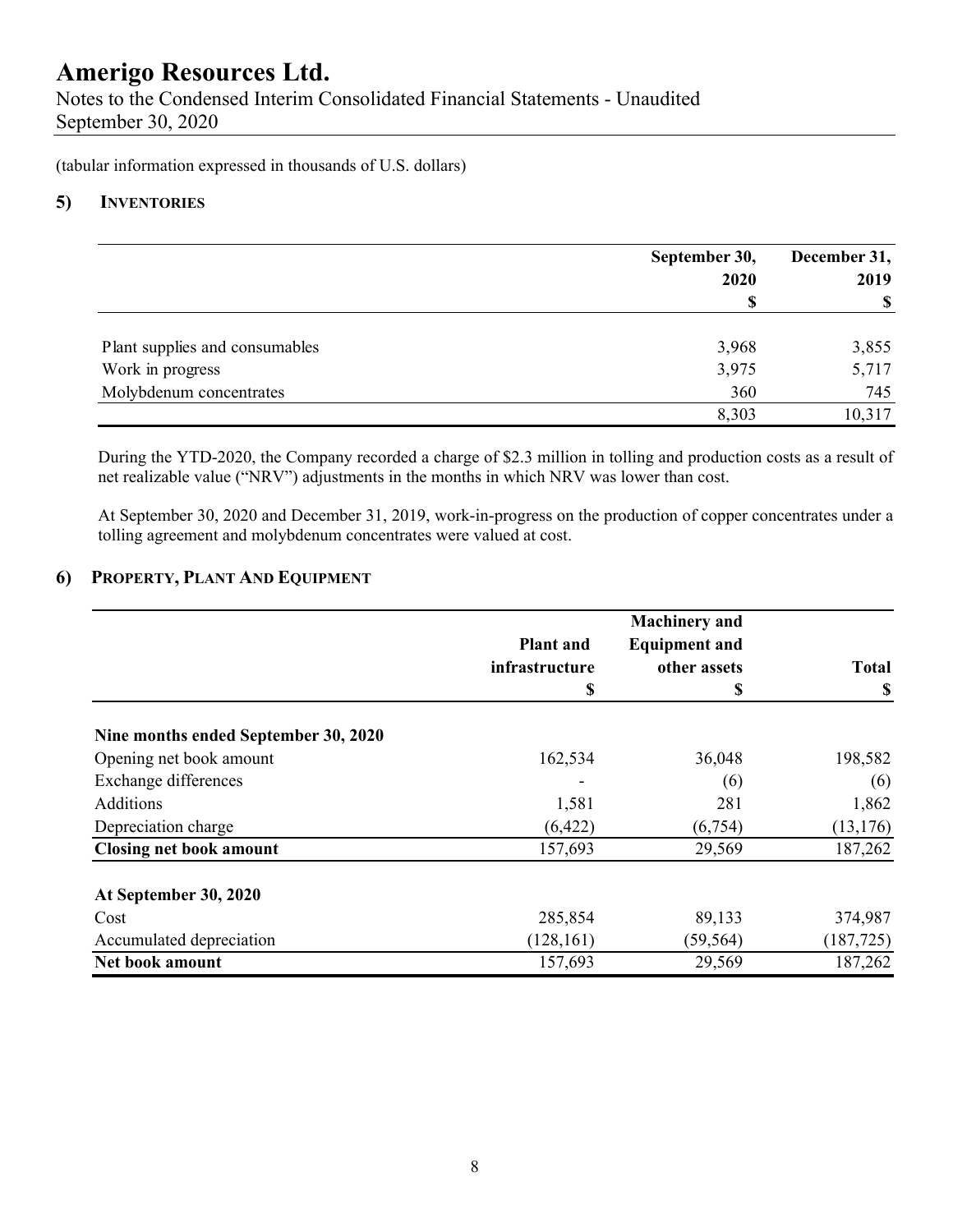Notes to the Condensed Interim Consolidated Financial Statements - Unaudited September 30, 2020

(tabular information expressed in thousands of U.S. dollars)

#### **7) BORROWINGS**

|                                                       | September 30,<br>2020 | December 31,<br>2019 |
|-------------------------------------------------------|-----------------------|----------------------|
|                                                       | S                     | \$                   |
| Consolidated bank loan                                | 46,015                | 55,897               |
| DET deferred settlements loan                         | 7,246                 |                      |
|                                                       | 53,261                | 55,897               |
| Comprise:                                             |                       |                      |
| Short-term debt and current portion of long-term debt | 14,215                | 10,108               |
| Long-term debt                                        | 39,046                | 45,789               |
|                                                       | 53,261                | 55,897               |

On March 25, 2015, MVC obtained a \$64.4 million loan facility from Scotiabank Chile ("Scotiabank") and Export Development Canada ("EDC") to finance the Cauquenes Phase One expansion (the "Cauquenes Phase One Loan"). The Cauquenes Phase One Loan had a maximum repayment term of six years consisting of twelve equal semi-annual principal payments of \$5.4 million which commenced on June 30, 2016.

On August 3, 2017, MVC obtained a \$35.3 million facility (the "Cauquenes Phase Two Loan") from Scotiabank and EDC to finance the Cauquenes Phase Two expansion. The Cauquenes Phase Two Loan had a maximum repayment term of three years consisting of six equal semi-annual principal payments of \$5.9 million which commenced on June 30, 2019.

On September 26, 2019, MVC completed a refinance of the Cauquenes Phase One and Phase Two loans, which at the time of refinance had an outstanding principal of \$56.3 million and accrued interest of \$0.8 million. Under the refinance provisions, the principal outstanding on the Cauquenes loans was structured as a four-year senior secured term loan facility (the "Consolidated Bank Loan") of \$56.3 million, provided jointly by Scotiabank and EDC.

The Consolidated Bank Loan has a maximum repayment term of 4 years to September 26, 2023 that may be shortened without penalty in accordance with the provisions of the debt agreement. Seven semi-annual installments of \$4.7 million are to be made together with accrued interest. The first scheduled installment was paid on March 26, 2020. A final installment of \$23.5 million plus accrued interest is to be made on September 26, 2023. Any prepayments made during the term of the loan will reduce the amount due on the final installment.

On closing of the refinance, MVC paid \$0.8 million in interest accrued on the Cauquenes loans, an interest rate swap ("IRS") break fee of \$0.3 million and bank commissions of \$1.1 million. MVC also recognized a loss on modification of debt of \$1.6 million, included as finance expense in 2019. The loss on modification of debt was a non-cash item arising from the application of *IFRS 9 - Financial Instruments*, under which the present value of the cash flows of the original and renegotiated debt were compared using the Company's effective interest rate, with a resulting loss and an adjustment to the carrying value of the Consolidated Bank Loan.

Interest on the Consolidated Bank Loan is synthetically fixed through an IRS, accounted for at fair value through profit or loss, at a rate of 5.70% per annum for 80% of the facility. The remaining 20% of the facility is subject to a variable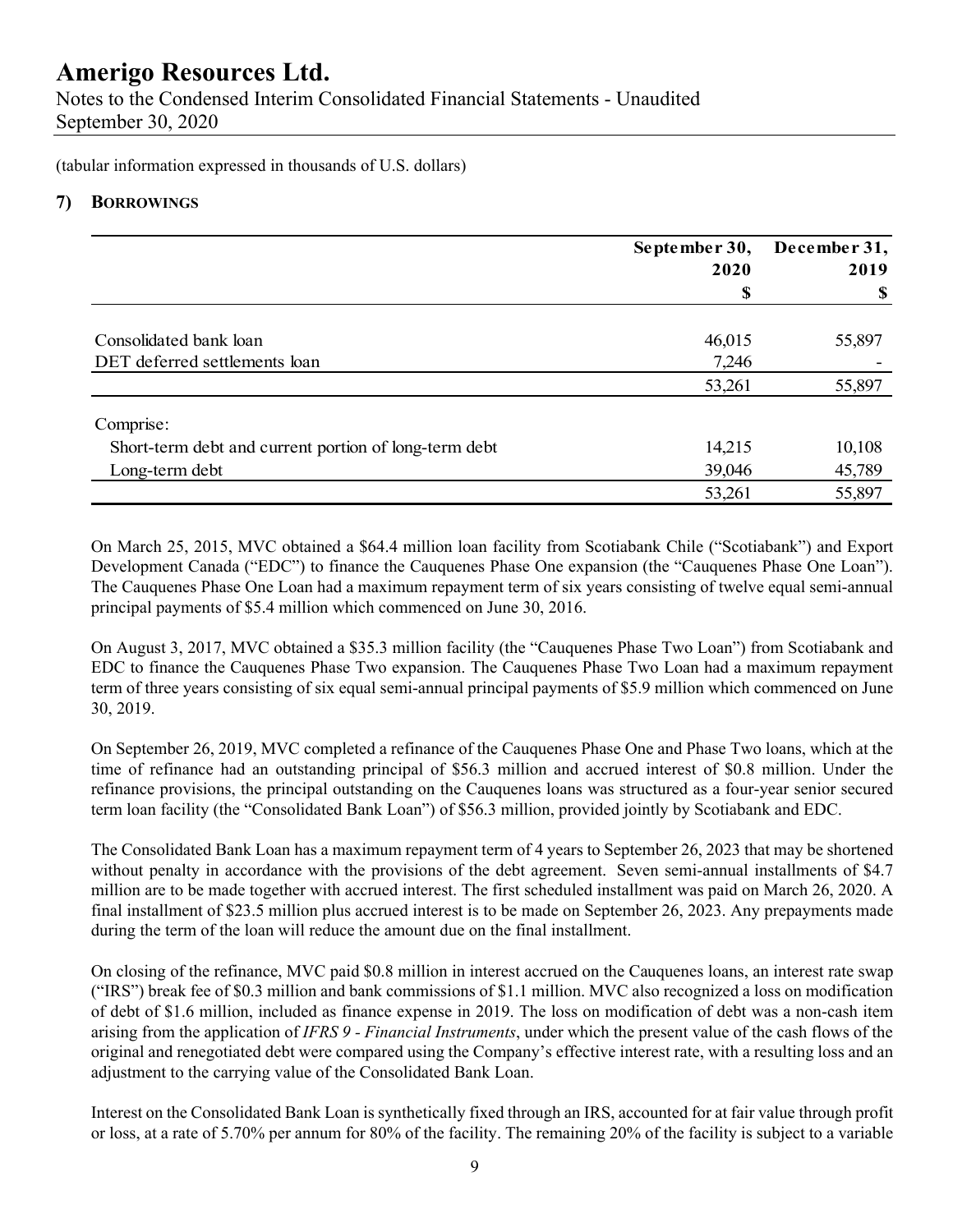### **Amerigo Resources Ltd.**  Notes to the Condensed Interim Consolidated Financial Statements - Unaudited September 30, 2020

(tabular information expressed in thousands of U.S. dollars)

rate based on the US Libor six-month rate and is currently 3.124% per annum. The IRS has a term to September 26, 2023.

The balance of the Consolidated Bank Loan (net of transaction costs) at September 30, 2020 was \$46.0 million (December 31, 2019: \$55.9 million).

MVC has provided security on the Consolidated Bank Loan in the form of a charge on all of MVC's assets.

MVC is required to meet four bank covenants: current ratio (requirement of 1.2), tangible net worth (requirement of \$125.0 million), debt service coverage ratio (requirement of 1.2) and debt/EBITDA ratio (requirement < 3), measured semi-annually on June 30 and December 31. At June 30, 2020, MVC did not meet these covenants, however it received waivers from Scotiabank and EDC in respect of covenant compliance.

MVC is also required to have a debt service reserve account ("DSRA") which must be used to: /i/ pay the principal and interest of bank loans and amounts owing under the IRS if MVC has insufficient funds to make these payments and /ii/ fund MVC's operating expenses. If it becomes necessary to fund MVC's operations with funds from the DSRA, MVC will need to replenish the DSRA at each month's end with funds necessary to maintain a balance equal to one hundred percent of the sum of the principal, interest and IRS that are payable in the following six months. On September 28, 2020, the totality of funds in the DSRA were used to make scheduled principal and interest payments. Subsequent to September 30, 2020, MVC funded the debt reserve account with \$6.1 million (Note 17).

In Q3-2020, MVC reached an agreement with DET to defer payment of \$7.3 million in copper settlements. The Deferred Payments, which were immediately due to DET, will commence to be paid on January 5, 2021 in 12 equal monthly installments and will bear interest at a rate of Libor 12 months plus 3 %. At September 30, 2020, the current portion of Deferred Payments was \$4.8 million, with a long-term portion of \$2.4 million (Note 3).

#### **8) LEASES**

|                                     | September 30,<br>2020 | December 31,<br>2019 |
|-------------------------------------|-----------------------|----------------------|
|                                     | \$                    | \$                   |
| Molybdenum plant lease              | 5,387                 | 6,787                |
| Other leases                        | 175                   | 291                  |
|                                     | 5,562                 | 7,078                |
| Comprise:                           |                       |                      |
| Current portion of long-term leases | 1,522                 | 1,631                |
| Long-term leases                    | 4,040                 | 5,447                |
|                                     | 5,562                 | 7,078                |

In 2018, MVC entered into a lease of 201,903 Chilean Unidades de Fomento to finance the expansion of MVC's molybdenum plant. Terms of the lease include a term to November 2023, monthly capital payments of approximately \$0.1 million, a balloon payment at the end of the lease term of approximately \$1.5 million and interest at a rate of 0.45% per month. The lease can be prepaid without penalty. At September 30, 2020, the lease obligation was \$5.4 million (December 31, 2019: \$6.8 million).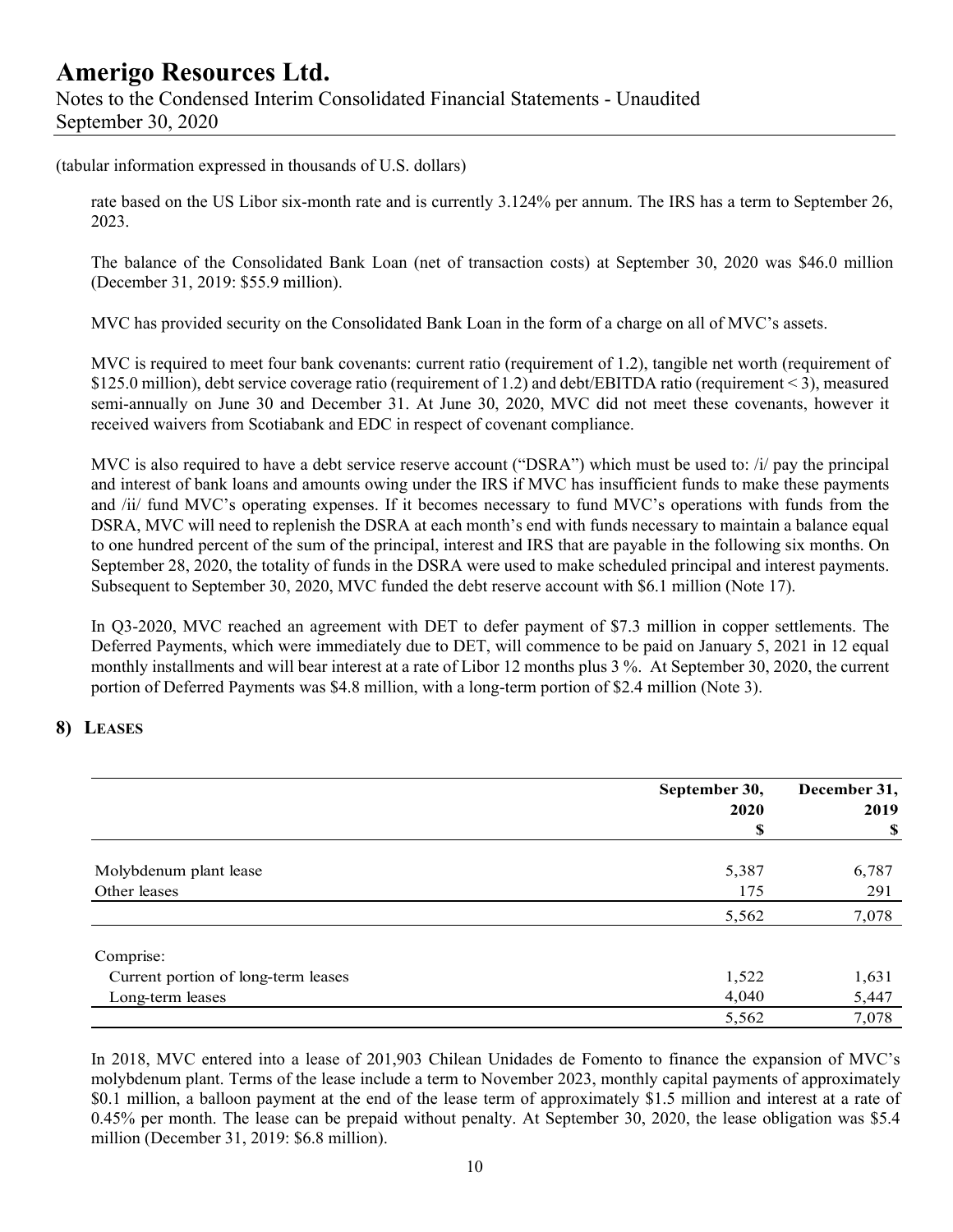Notes to the Condensed Interim Consolidated Financial Statements - Unaudited September 30, 2020

(tabular information expressed in thousands of U.S. dollars)

#### **9) RELATED PARTY TRANSACTIONS**

a) Derivative

Amerigo holds its interest in MVC through Amerigo International Holdings Corp. ("Amerigo International"), wholly owned by Amerigo except for certain outstanding Class A shares which are owned indirectly by Amerigo's founders (including Amerigo's current Executive Chairman). The Class A shares were issued in 2003 as part of a tax-efficient structure for payments granted as consideration to the founders transferring to Amerigo their option to purchase MVC

The Class A shareholders are not entitled to any participation in the profits of Amerigo International, except for monthly payments, calculated as follows:

- \$0.01 for each pound of copper equivalent produced from DET tailings by MVC or any successor entity to MVC if the price of copper is under \$0.80/lb, or
- \$0.015 for each pound of copper equivalent produced from DET tailings by MVC or any successor entity to MVC if the price of copper is \$0.80/lb or more.

Under IFRS, the payments constitute a derivative financial instrument which needs to be measured at fair value at each reporting date. Changes in fair value are recorded in profit for the period.

The derivative expense includes the actual monthly payments described above and changes in the derivatives' fair value.

In YTD-2020, \$0.7 million was paid or accrued to the Class A shareholders (YTD-2019: \$0.7 million) and the derivative's fair value decreased by \$2.0 million (YTD-2019: did not change), for a total derivative recovery of \$1.3 million (YTD-2019: expense of \$0.7 million) (Note 13(c)).

At September 30, 2020, the derivative totalled \$10.6 million (December 31, 2019: \$12.1 million), with a current portion of \$1.8 million (December 31, 2019: \$1.2 million) and a long-term portion of \$8.8 million (December 31, 2019: \$10.9 million).

Monthly payments outstanding at September 30, 2020 were \$0.7 million (December 31, 2019: \$0.2 million) and included the payments from December 2019 to September 2020.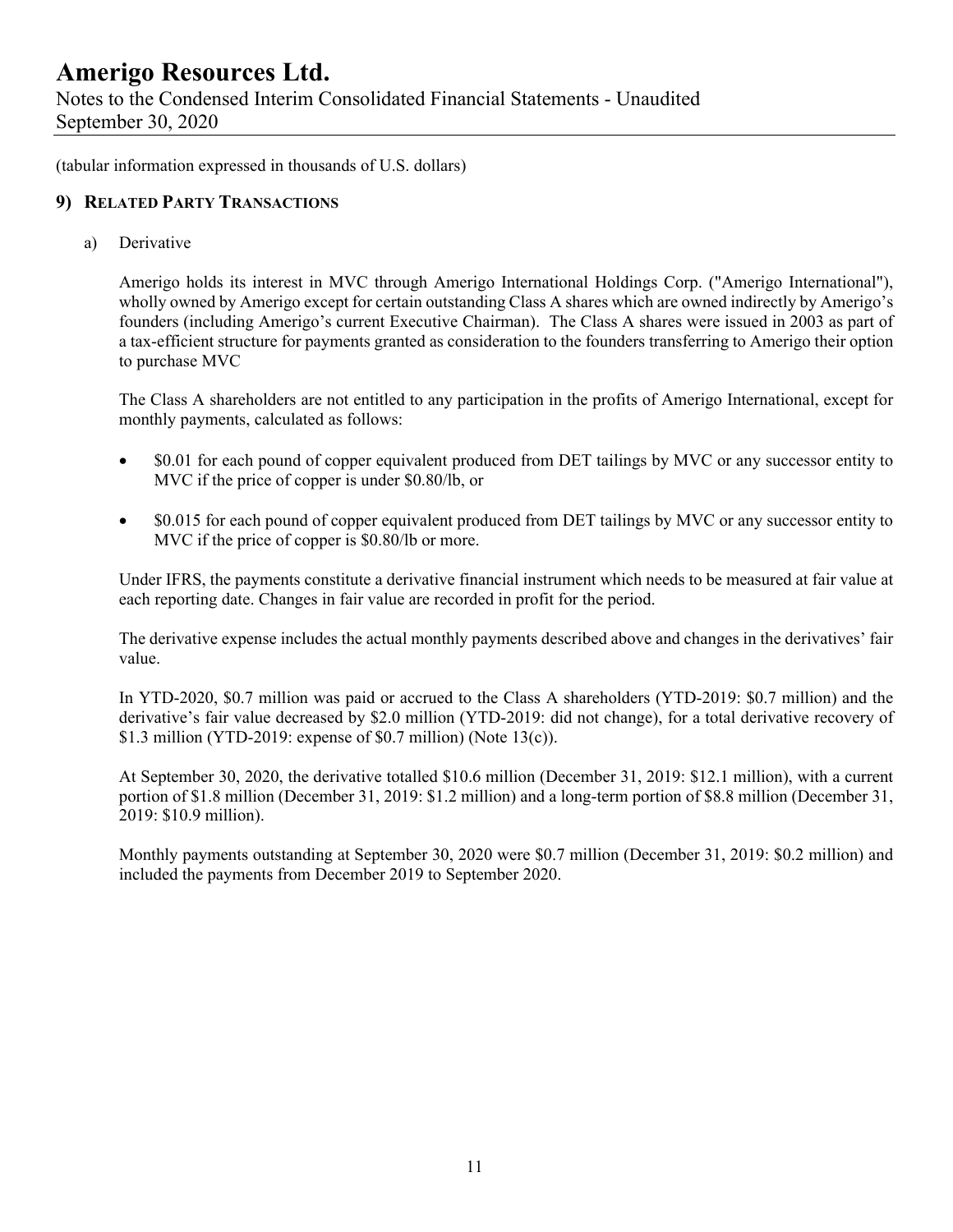(tabular information expressed in thousands of U.S. dollars)

b) Purchases of Goods and Services

Amerigo incurred the following fees in connection with companies owned by executive officers and directors and in respect of salaries paid to officers. Transactions have been measured at market rates determined on a cost recovery basis.

| Entity                            | Nature of Transactions |
|-----------------------------------|------------------------|
| Zeitler Holdings Corp.            | Management             |
| Delphis Financial Strategies Inc. | Management             |

|                              | <b>YTD-2020</b> | <b>YTD-2019</b>   |
|------------------------------|-----------------|-------------------|
|                              | ۳D              | Ψ                 |
| Salaries and management fees | 562             | 700<br>$\angle 0$ |

#### c) Key Management Compensation

The remuneration of directors and other members of key management was as follows:

|                              | <b>YTD-2020</b> | <b>YTD-2019</b> |
|------------------------------|-----------------|-----------------|
|                              |                 |                 |
| Salaries and management fees | 562             | 552             |
| Directors' fees              | 199             | 176             |
| Share-based payments         | 40              | 1,344           |
|                              | 801             | 2,072           |

Amerigo has deferred payment of directors' fees from Q4-2019 to Q3-2020 and a portion of the payment of management's 2019 performance bonuses, in the aggregate amount of \$0.5 million.

Share-based payments are the grant date fair value of options vested to directors and officers.

#### **10) EQUITY**

a) Share Capital

Authorised share capital consists of an unlimited number of common shares without par value.

In 2020, Amerigo issued 600,000 shares for the exercise of share options for cash proceeds of \$0.1 million. A value of \$0.1 million was transferred from other reserves to share capital as a result.

In 2019, Amerigo issued 2,805,841 shares valued at \$0.5 million in connection with various share option exercises by officers, directors and former officers and directors. The Company also issued 82,770 shares valued at \$0.1 million to settle an amount payable for services rendered.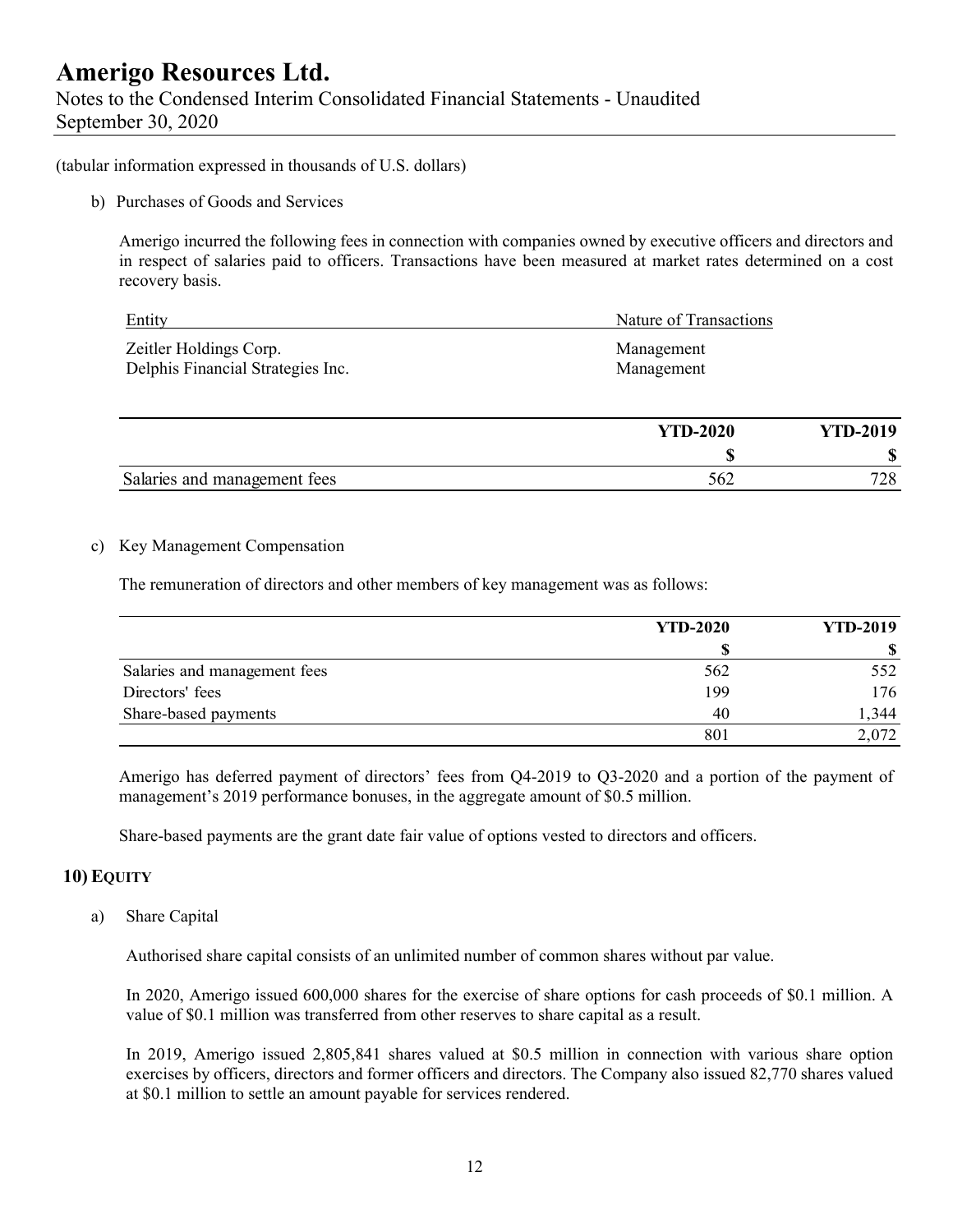Notes to the Condensed Interim Consolidated Financial Statements - Unaudited September 30, 2020

(tabular information expressed in thousands of U.S. dollars)

b) Share Options

A total of 2,000,000 options were granted YTD-2020 (2019: 3,150,000) with a weighted average fair value estimated at Cdn\$0.15 (2019: Cdn\$0.61) per option at the grant date based on the Black-Scholes option-pricing model using the following assumptions:

|                                 | 2020   | 2019   |
|---------------------------------|--------|--------|
|                                 |        |        |
| Weighted average share price    | 0.41   | 1.11   |
| Weighted average exercise price | 0.33   | 1.11   |
| Dividend yield                  | 0%     | $0\%$  |
| Risk free interest rate         | 1.03%  | 1.64%  |
| Pre-vest forfeiture rate        | $0\%$  | $0\%$  |
| Expected life (years)           | 4.19   | 4.31   |
| Expected volatility             | 69.61% | 70.20% |

Outstanding share options:

|                                           |                     | September 30, 2020 |              | December 31, 2019   |
|-------------------------------------------|---------------------|--------------------|--------------|---------------------|
|                                           | Weighted<br>average |                    |              | Weighted<br>average |
|                                           |                     | exercise           |              | exercise            |
|                                           | <b>Share</b>        | price              | <b>Share</b> | price               |
|                                           | options             | <b>CdnS</b>        | options      | <b>Cdn\$</b>        |
| At start of the period                    | 12,520,000          | 0.72               | 13,370,000   | 0.53                |
| Granted                                   | 2,000,000           | 0.41               | 3,150,000    | 1.11                |
| Exercised                                 | (600,000)           | 0.26               | (2,805,841)  | 0.38                |
| Repurchased pursuant to cashless exercise |                     |                    | (1,194,159)  | 0.38                |
| Cancelled/forfeited                       | (2,400,000)         | 0.90               |              | ٠                   |
| Expired                                   | (1,400,000)         | 0.37               |              |                     |
| At end of the period                      | 10,120,000          | 0.70               | 12,520,000   | 0.72                |
| Vested and exercisable                    | 8,120,000           | 0.77               | 12,520,000   | 0.72                |

The weighted average trading price of the Company's stock on the dates in which options were exercised in YTD-2020 was Cdn\$0.54 per share (2019: Cdn\$0.80 per share).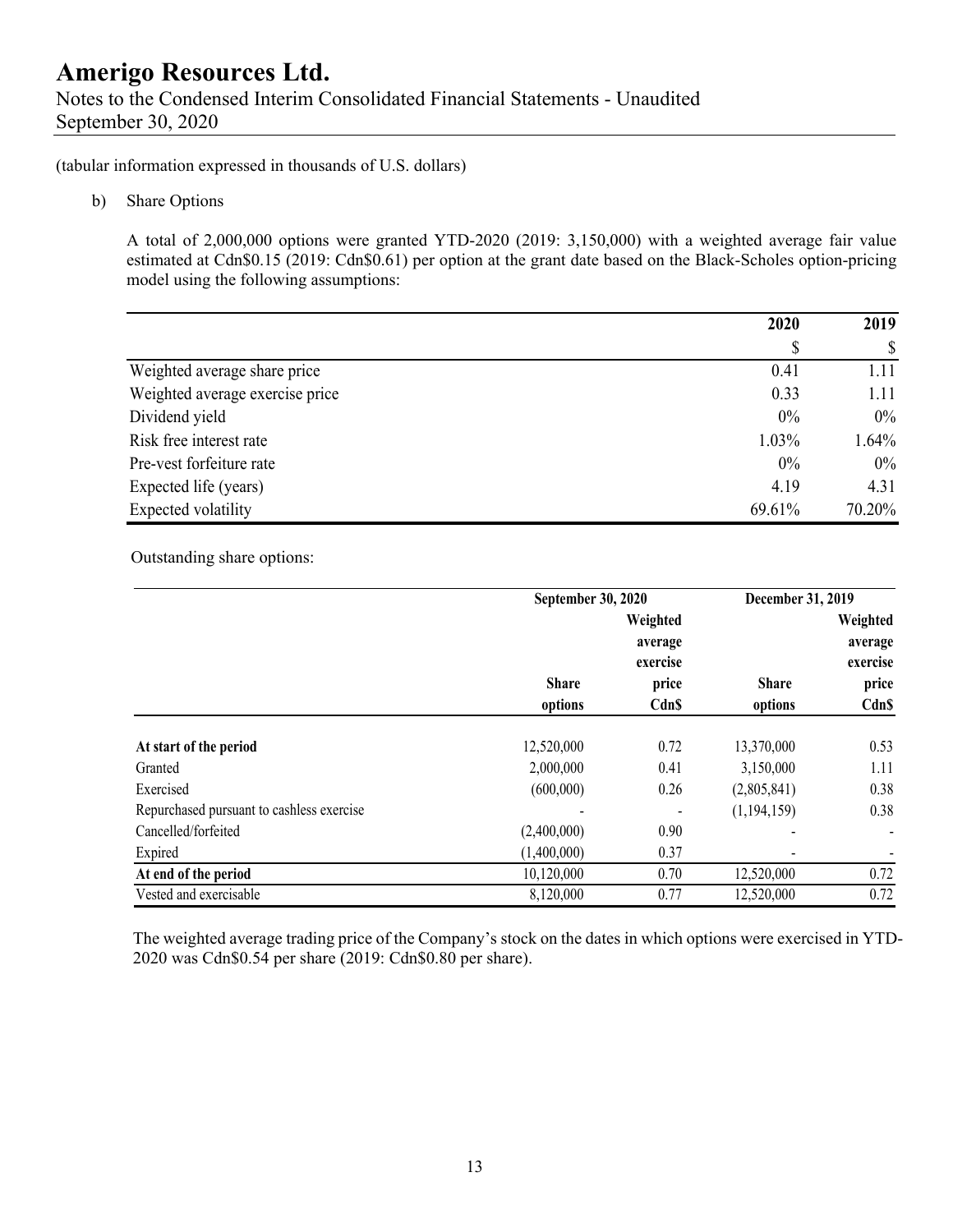### **Amerigo Resources Ltd.**  Notes to the Condensed Interim Consolidated Financial Statements - Unaudited September 30, 2020

(tabular information expressed in thousands of U.S. dollars)

Information relating to share options outstanding at September 30, 2020 is as follows:

| Weighted<br>Average<br>remaining<br>life<br>of<br>outstanding<br>options<br>(years) | Weighted<br>average<br>exercise price<br>on vested<br>options<br><b>Cdn\$</b> | Weighted<br>average<br>exercise price<br>on<br>outstanding<br>options<br><b>Cdn\$</b> | Price range<br>Cdn\$                            | <b>Vested share</b><br>options      | Outstanding<br>share options        |
|-------------------------------------------------------------------------------------|-------------------------------------------------------------------------------|---------------------------------------------------------------------------------------|-------------------------------------------------|-------------------------------------|-------------------------------------|
| 0.42<br>4.45                                                                        | 0.14                                                                          | 0.14<br>0.41                                                                          | $0.14 - 0.27$<br>$0.28 - 0.52$                  | 1,500,000                           | 1,500,000<br>2,000,000              |
| 1.40<br>2.40<br>3.44                                                                | 0.53<br>1.06<br>1.11                                                          | 0.53<br>1.06<br>1.11                                                                  | $0.53 - 0.80$<br>$0.81 - 1.09$<br>$1.10 - 1.11$ | 2,120,000<br>2,150,000<br>2,350,000 | 2,120,000<br>2,150,000<br>2,350,000 |
| 2.54                                                                                | 0.77                                                                          | 0.70                                                                                  |                                                 | 8,120,000                           | 10,120,000                          |

#### **11) SEGMENT INFORMATION**

Operating segments are determined based on the management reports reviewed by the board of directors to make strategic decisions.

The Company has one operating segment: the production of copper concentrates under a tolling agreement with DET, with the production of molybdenum concentrates as a by-product (Note 3).

The geographic distribution of non-current assets is as follows:

|        |                       | Property, plant and equipment |                       | <b>Other</b>             |
|--------|-----------------------|-------------------------------|-----------------------|--------------------------|
|        | September 30,<br>2020 | December 31,<br>2019          | September 30,<br>2020 | December 31,<br>2019     |
| Chile  | 187,021               | 198,236                       | 4,676                 | 4,862                    |
| Canada | 241                   | 346                           | $\blacksquare$        | $\overline{\phantom{0}}$ |
|        | 187,262               | 198,582                       | 4.676                 | 4,862                    |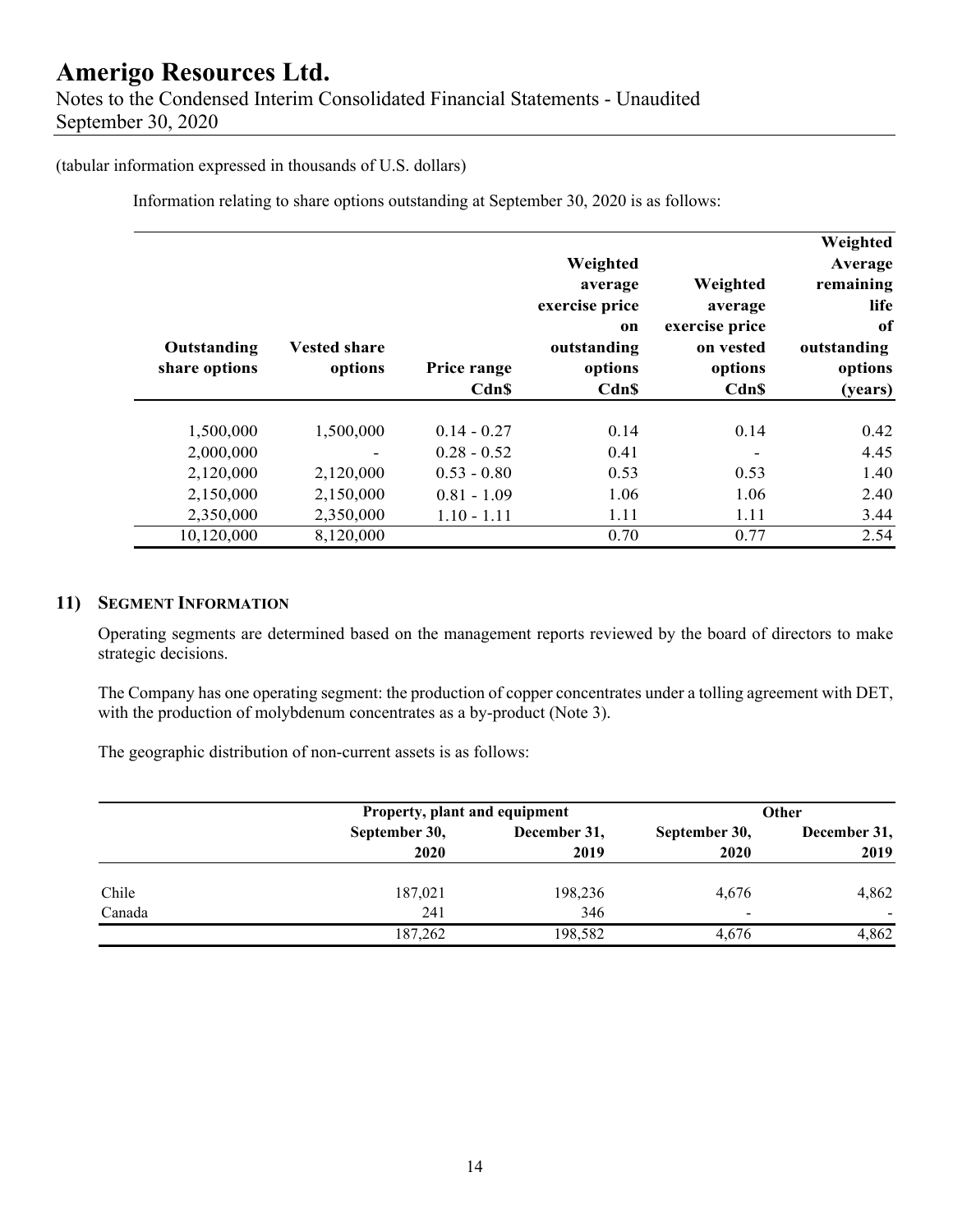Notes to the Condensed Interim Consolidated Financial Statements - Unaudited September 30, 2020

(tabular information expressed in thousands of U.S. dollars)

#### **12) REVENUE**

a) Revenue composition:

|                                                              | Q3-2020  | Q3-2019 | <b>YTD-2020</b> | <b>YTD-2019</b> |
|--------------------------------------------------------------|----------|---------|-----------------|-----------------|
|                                                              | S        | S       | \$              |                 |
|                                                              |          |         |                 |                 |
| Gross value of copper produced                               | 44,306   | 43,618  | 104,819         | 117,309         |
| Adjustments to fair value of settlement receivables          | 5,937    | (875)   | 2,031           | (1,909)         |
|                                                              | 50,243   | 42,743  | 106,850         | 115,400         |
| Notional items deducted from gross value of copper produced: |          |         |                 |                 |
| DET royalties - copper                                       | (9, 839) | (8,786) | (21, 181)       | (25, 245)       |
| Smelting and refining                                        | (4,480)  | (5,391) | (11,760)        | (14, 693)       |
| Transportation                                               | (478)    | (512)   | (1,240)         | (1, 404)        |
| Copper tolling revenue                                       | 35,446   | 28,054  | 72,669          | 74,058          |
| Molybdenum revenue                                           | 2,109    | 4,403   | 5,902           | 8,827           |
| Slag revenue                                                 |          | 1,443   | 668             | 1,443           |
|                                                              | 37,555   | 33,900  | 79,239          | 84,328          |

b) Total revenue by product type and business unit:

The Company has a single business unit, consistent with its single reportable segment (Note 11).

The following table presents the Company's revenue composition by product type.

|            | $Q3-2020$ | Q3-2019 | <b>YTD-2020</b> | <b>YTD-2019</b> |
|------------|-----------|---------|-----------------|-----------------|
|            | \$        |         |                 | S               |
| Copper     | 35,446    | 29,497  | 73,337          | 75,501          |
| Molybdenum | 2.109     | 4,403   | 5,902           | 8,827           |
|            | 37,555    | 33,900  | 79,239          | 84,328          |

#### c) Total revenue by region:

All the Company's revenue originates in Chile.

In YTD-2020, the Group's revenue from one customer represented 93% of reported revenue (YTD-2019: 90%).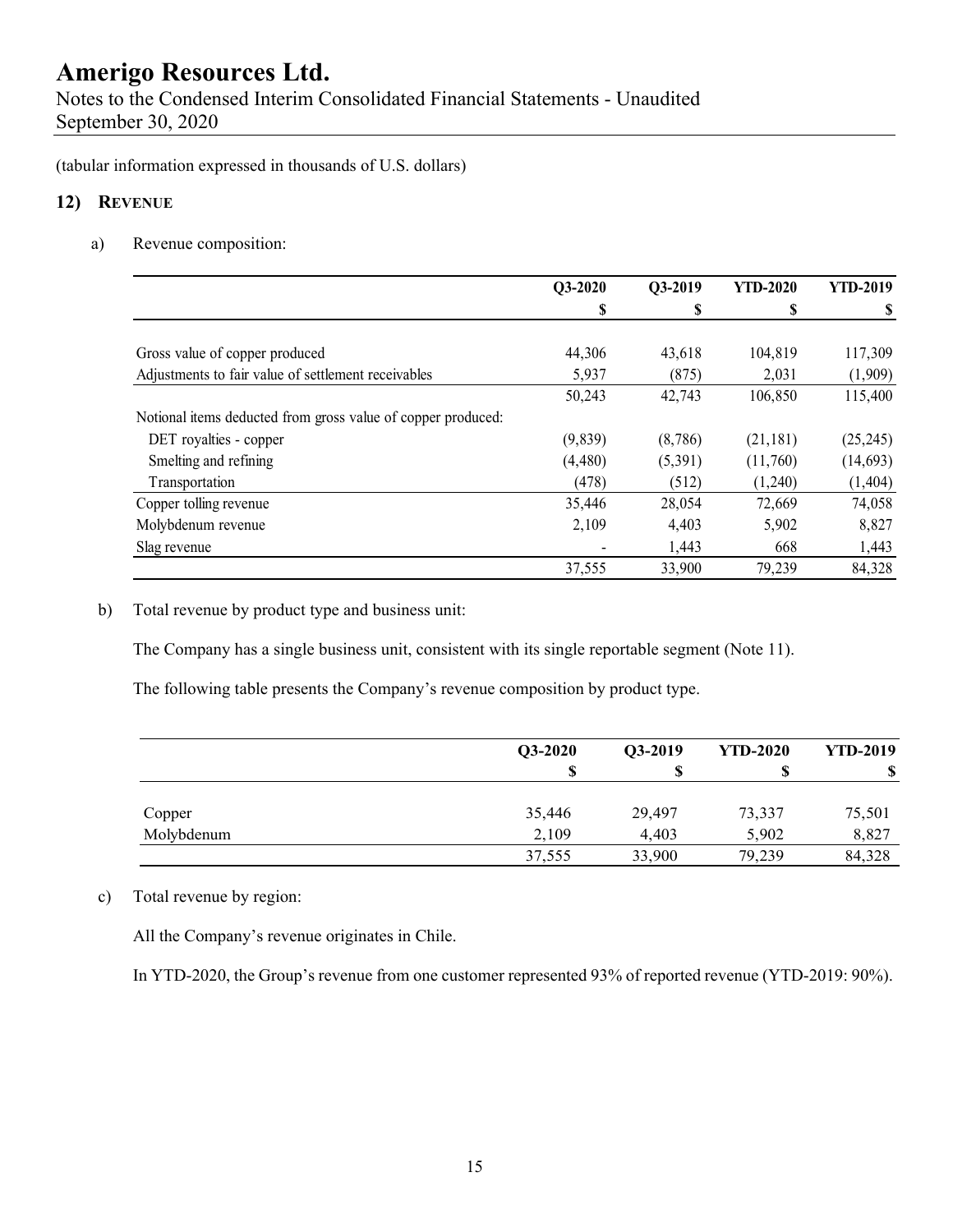Notes to the Condensed Interim Consolidated Financial Statements - Unaudited September 30, 2020

(tabular information expressed in thousands of U.S. dollars)

#### **13) (EXPENSES) GAINS BY NATURE**

a) Tolling and production costs consist of the following:

|                               | Q3-2020   | Q3-2019   | <b>YTD-2020</b> | <b>YTD-2019</b> |
|-------------------------------|-----------|-----------|-----------------|-----------------|
|                               |           |           |                 |                 |
|                               |           |           |                 |                 |
| Tolling and production costs  | (22, 587) | (26, 583) | (61,786)        | (68, 731)       |
| Depreciation and amortization | (4,270)   | (4,372)   | (13, 344)       | (13, 134)       |
| Administration                | (1, 448)  | (1,191)   | (3,613)         | (4,010)         |
| DET royalties - molybdenum    | (267)     | (745)     | (839)           | (1,574)         |
|                               | (28, 572) | (32, 891) | (79, 582)       | (87, 449)       |

b) General and administration expenses consist of the following:

|                                            | Q3-2020 | Q3-2019 | <b>YTD-2020</b> | <b>YTD-2019</b> |
|--------------------------------------------|---------|---------|-----------------|-----------------|
|                                            | S       |         |                 |                 |
| Salaries, management and professional fees | (457)   | (359)   | (1,247)         | (1,238)         |
| Office and general expenses                | (115)   | (191)   | (421)           | (540)           |
| Share-based payment compensation           | (32)    | (276)   | (71)            | (1, 343)        |
|                                            | (604)   | (826)   | (1,739)         | (3, 121)        |

#### c) Derivative to related parties (Note  $(8(a))$  consist of the following:

|                                              | Q3-2020 | O3-2019 | <b>YTD-2020</b> | <b>YTD-2019</b> |
|----------------------------------------------|---------|---------|-----------------|-----------------|
|                                              |         |         |                 |                 |
| Royalties to related parties                 | (260)   | (279)   | (737)           | (708)           |
| Fair value adjustments to royalty derivative | (43)    | 224     | 2,076           | (9)             |
|                                              | (303)   | (55)    | 1.339           | '17             |

d) Other (losses) gains consist of the following:

|                                 | Q3-2020 | Q3-2019 | <b>YTD-2020</b> | <b>YTD-2019</b> |
|---------------------------------|---------|---------|-----------------|-----------------|
|                                 | S       |         |                 | -S              |
| Foreign exchange (expense) gain | (86)    | 708     | 478             | 653             |
| Other gains                     | 71      | 53      | 120             | 148             |
|                                 | 15)     | 761     | 598             | 801             |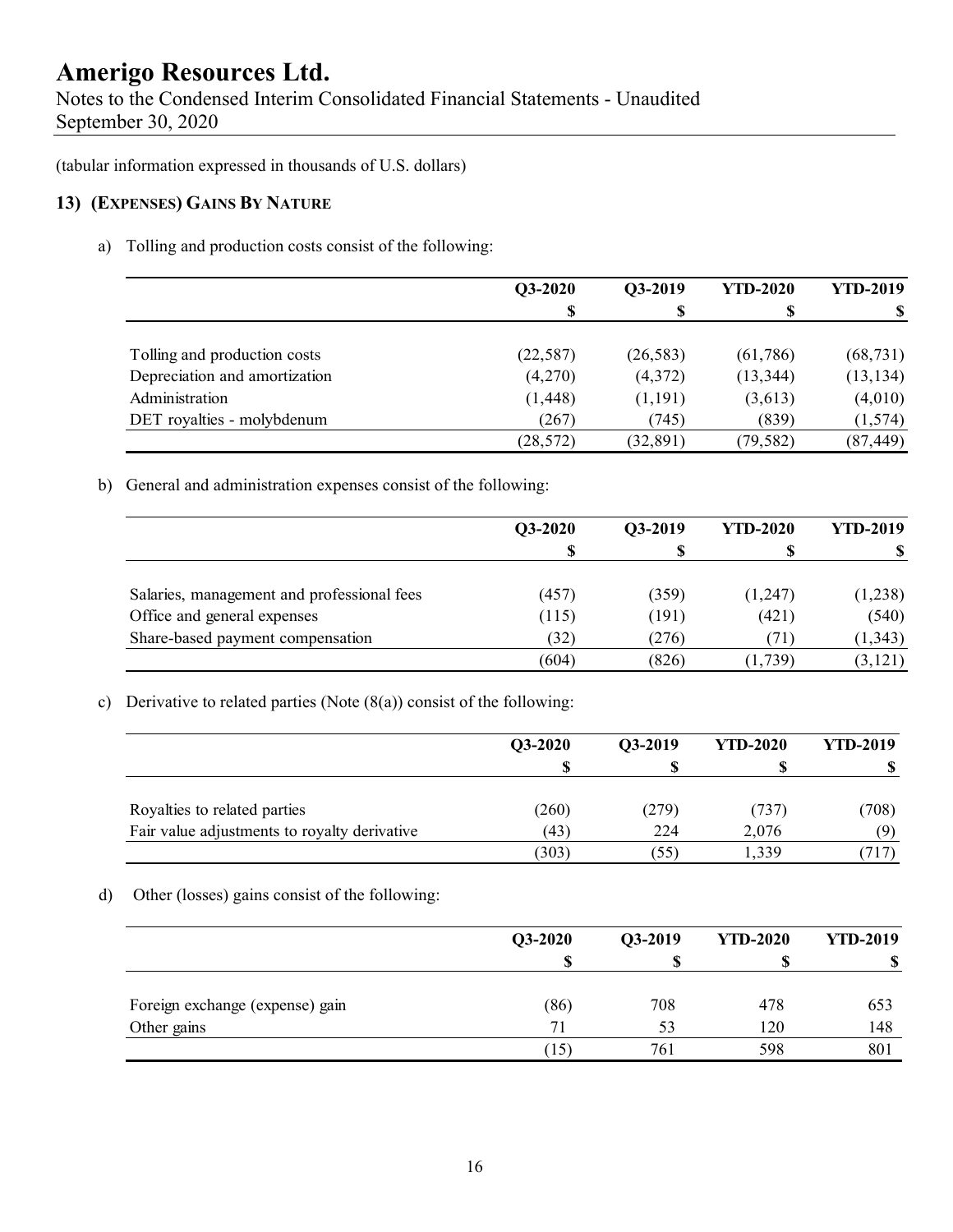Notes to the Condensed Interim Consolidated Financial Statements - Unaudited September 30, 2020

(tabular information expressed in thousands of U.S. dollars)

e) Finance expense consists of the following:

|                                               | $Q3-2020$ | Q3-2019  | <b>YTD-2020</b>          | <b>YTD-2019</b> |
|-----------------------------------------------|-----------|----------|--------------------------|-----------------|
|                                               |           |          |                          |                 |
| Finance, commitment and interest charges      | (1, 176)  | (1,202)  | (3,076)                  | (4,195)         |
| Fair value adjustments to interest rate swaps | 392       | (836)    | (1,445)                  | (1,141)         |
| Loss on modification of debt                  |           | (1, 558) | $\overline{\phantom{0}}$ | (1, 558)        |
|                                               | (784)     | (3,596)  | (4,521)                  | (6,894)         |

#### **14) SUPPLEMENTARY CASH FLOW INFORMATION**

#### a) Cash and cash equivalents

|                                                      | September 30, | December 31, |  |
|------------------------------------------------------|---------------|--------------|--|
|                                                      | 2020          | 2019         |  |
|                                                      |               |              |  |
| Cash at bank and on hand                             | 10,328        | 921          |  |
| Short-term bank deposits                             | 143           | 143          |  |
|                                                      | 10,471        | 1,064        |  |
| Cash held in a debt service reserve account (Note 7) |               | 6,100        |  |
|                                                      | 10.471        | 7,164        |  |

#### b) Cash payments of interest and taxes

|                                                                                | <b>YTD-2020</b> | <b>YTD-2019</b> |
|--------------------------------------------------------------------------------|-----------------|-----------------|
|                                                                                | \$              |                 |
|                                                                                |                 |                 |
| Interest and taxes paid                                                        |                 |                 |
| Interest paid                                                                  | 2,626           | 3,743           |
| Income taxes paid                                                              | 25              | 3,337           |
| Other                                                                          |                 |                 |
| Decrease in accounts payable related to the acquisition                        |                 |                 |
| of plant and equipment                                                         | (46)            | (2,394)         |
| Cash paid during the year in connection with the derivative to related parties | 233             | 605             |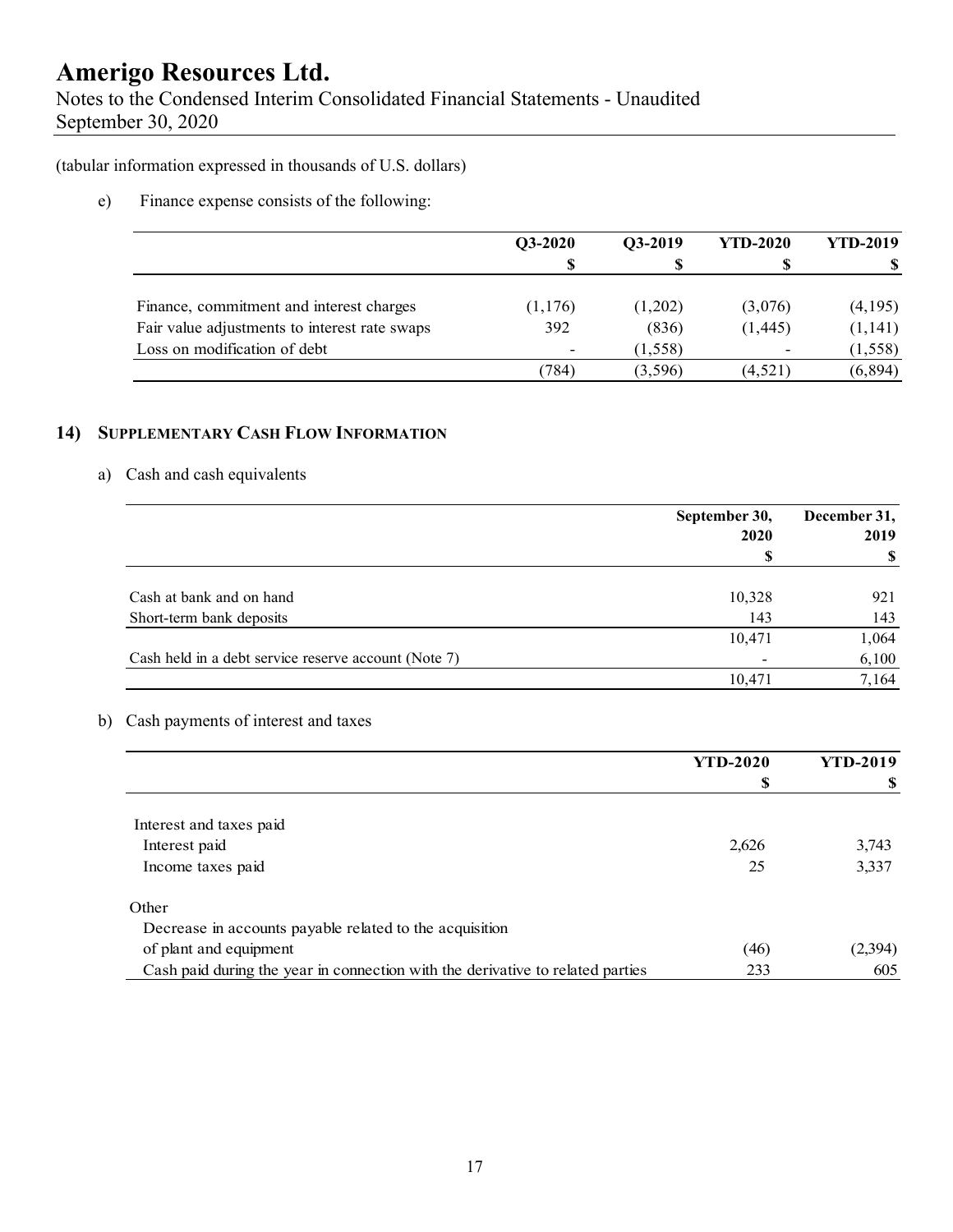Notes to the Condensed Interim Consolidated Financial Statements - Unaudited September 30, 2020

(tabular information expressed in thousands of U.S. dollars)

#### **15) FAIR VALUE MEASUREMENT**

Certain of Amerigo's financial assets and liabilities are measured at fair value on a recurring basis and classified in their entirety based on the lowest level of input that is significant to the fair value measurement.

The fair value hierarchy has three levels that prioritize the inputs to valuation techniques used to measure fair value, with Level 1 inputs having the highest priority. The levels and valuation techniques used to value Amerigo's financial assets and liabilities are the following:

- Level 1 Unadjusted quoted prices in active markets for identical assets and liabilities that Amerigo can access at the measurement date. Amerigo values its investments using quoted market prices in active markets.
- $\bullet$  Level 2 Inputs other than quoted prices included within Level 1 that are observable for the asset or liability directly or indirectly. Copper and molybdenum trade and settlement receivables are derivatives because the value of these receivables changes as underlying commodity market prices vary. The fair values of these receivables are adjusted each reporting period by reference to forward market prices and changes in fair value are recorded as a separate component of revenue.
- Level 3 Significant unobservable inputs that are not based on observable market data. Amerigo includes the related party derivative liability in Level 3 of the fair value hierarchy because it is not tradeable or associated with observable price transparency. Management reviews the fair value of this derivative on a quarterly basis based on management's best estimates, which are unobservable inputs. Fair value is calculated by applying the discounted cash flow approach on a valuation model that considers the present value of the net cash flows expected to be paid to a related party (Note 9(a)). Amerigo has also included the IRS in Level 3 of the fair value hierarchy due to the lack of observable market quotes on these instruments. The fair value of the IRS was determined with the assistance of third parties who performed a discounted cash flow valuation based on forward interest rate curves.

|                                  | Level 1 | Level 2 | Level 3                  | <b>Total</b> |
|----------------------------------|---------|---------|--------------------------|--------------|
|                                  | \$      | S       | S                        | S            |
| <b>September 30, 2020</b>        |         |         |                          |              |
| Investments                      | 2,681   |         | $\overline{\phantom{0}}$ | 2,681        |
| Trade and settlement receivables |         | 13,612  | $\overline{\phantom{0}}$ | 13,612       |
| Interest rate swap               |         | ٠       | (2,110)                  | (2,110)      |
| Derivative to related parties    |         |         | (10, 609)                | (10, 609)    |
|                                  | 2,681   | 13,612  | (12, 719)                | 3,574        |